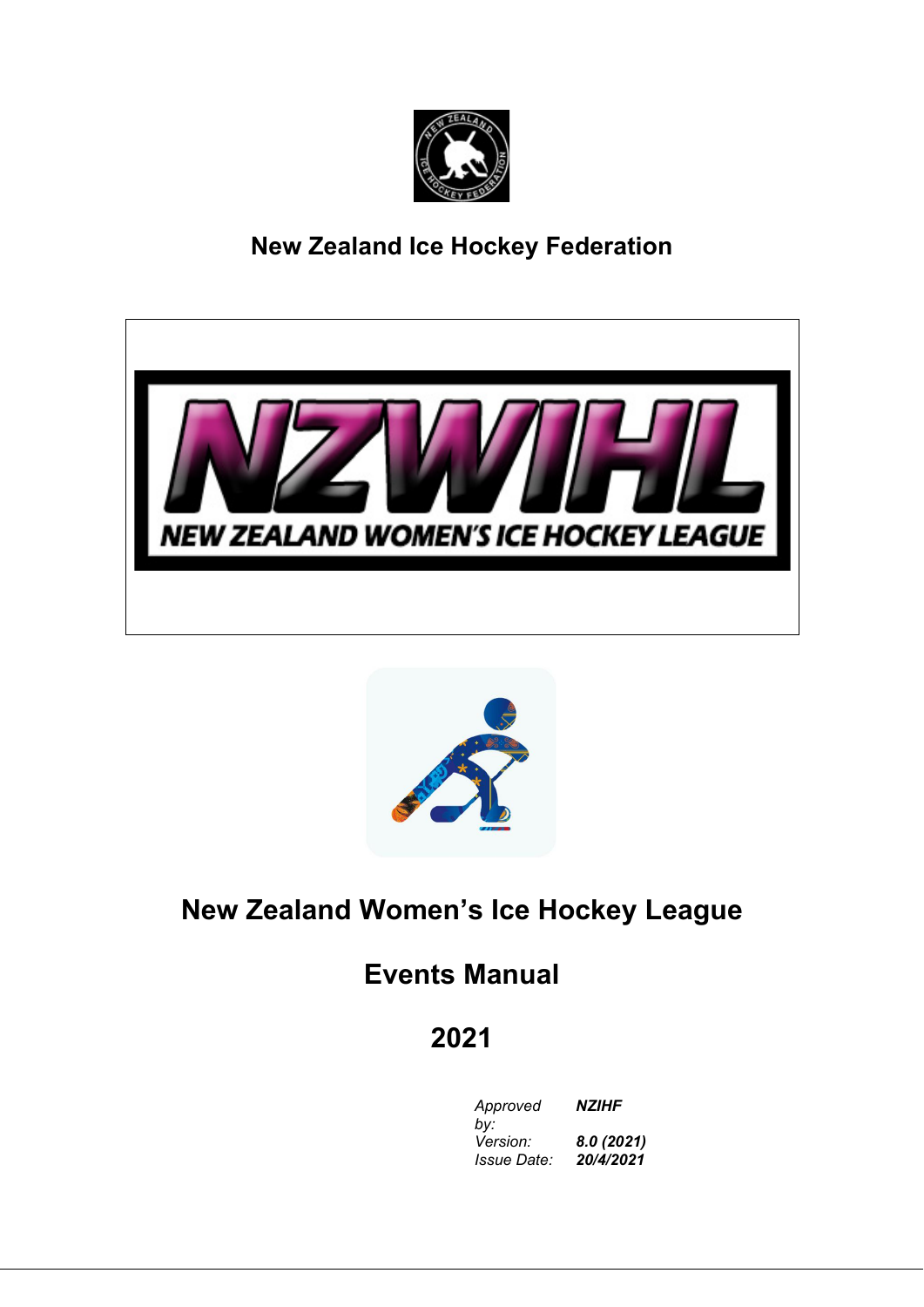## *TABLE OF CONTENTS*

| <b>Table of Contents</b> | $2 -$ |
|--------------------------|-------|
| <b>Mission Statement</b> |       |
| <b>Introduction</b>      |       |

### **SECTION 1**

### **PLAYING RULES/GENERIC INFORMATION**

| 1.1 Playing Format                          | 6  |
|---------------------------------------------|----|
| 1.2 Playing Rounds                          | -6 |
| 1.3 Points System                           | -6 |
| 1.4 Final Placing Determination             | -6 |
| 1.5 Pre Games Requirements                  |    |
| 1.6 Game Format                             |    |
| 1.7 Pre Game Count-Down & Game Flow Details |    |
| 1.8 Reduced Ice Time Rule                   |    |
| 1.9 Year of the League                      |    |

### **SECTION 2**

### **TEAM MEMBERS ELIGIBILITY/ADMINISTRATION**

| 2.1 Team Coordinators |                              |   |
|-----------------------|------------------------------|---|
| 2.2 Team Management   |                              |   |
|                       | 2.3 Team Coaches             | 8 |
|                       | 2.4 Team Players             | 8 |
|                       | 2.4.1 Registrations          | 8 |
|                       | 2.4.2 Squad                  | 8 |
|                       | 2.4.3 Travelling Team        | 8 |
| 2.4.4                 | <b>Player Classification</b> | 9 |
| 2.4.5                 | <b>Team Composition</b>      |   |
|                       |                              |   |

### **SECTION 3**

### **FINANCES**

|  | 3.1 Financial Management        | 10 |
|--|---------------------------------|----|
|  | 3.1.1 Costs                     | 10 |
|  | 3.1.2 Income                    | 10 |
|  | 3.1.3 Individual Team Incomes   | 10 |
|  | 3.1.4 Team Fees / Payment Dates | 10 |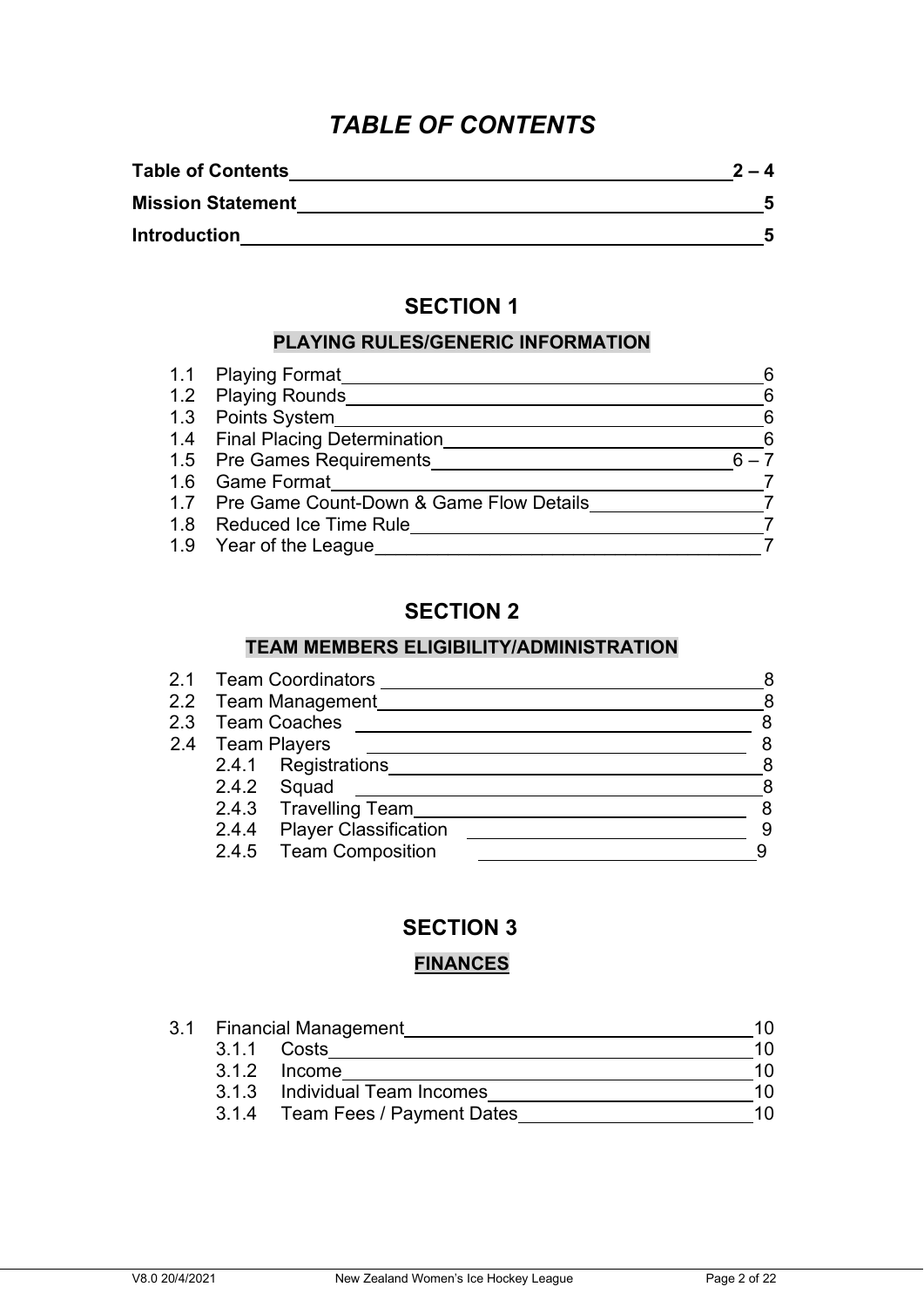### **STATISTICS**

| 4.1 Statistics Taking         |    |
|-------------------------------|----|
| 4.2 Statistics to Be Recorded | 11 |
| 4.3 Goalkeepers Participation | 11 |
| 4.4 Score Sheet to Be Used    | 11 |

### **SECTION 5**

### **TROPHIES & AWARDS**

|  | 5.1 Types of Awards |                                             |       |
|--|---------------------|---------------------------------------------|-------|
|  | 5.1.1 Team Awards   |                                             |       |
|  |                     | 5.1.2 Individual Awards                     |       |
|  |                     | 5.1.2.1 Individual Awards Selection Process | 11-12 |

### **SECTION 6**

### **DISCIPLINARY MATTERS**

| 6.1 Tribunal Organisation |                     |    |
|---------------------------|---------------------|----|
|                           | 6.1.1 Organiser     | 12 |
|                           | 6.1.2 The Convenor  | 12 |
|                           | 6.1.3 Hearings      | 12 |
|                           | 6.2 Tribunal Member | ィク |

### **SECTION 7**

### **SAFETY EQUIPMENT**

| <b>Additional Safety Rules</b> |  |
|--------------------------------|--|
|                                |  |

### **SECTION 8**

### **NZWIHL MEETINGS**

| 8.1 | Annual Meeting       |    |
|-----|----------------------|----|
|     | 8.2 Regular Meetings | 13 |
|     | 8.3 Meeting Agenda   | 13 |
|     | 8.4 Meeting Minutes  | 13 |

### **SECTION 9**

### **REPORTING**

9.1 Annual Report 13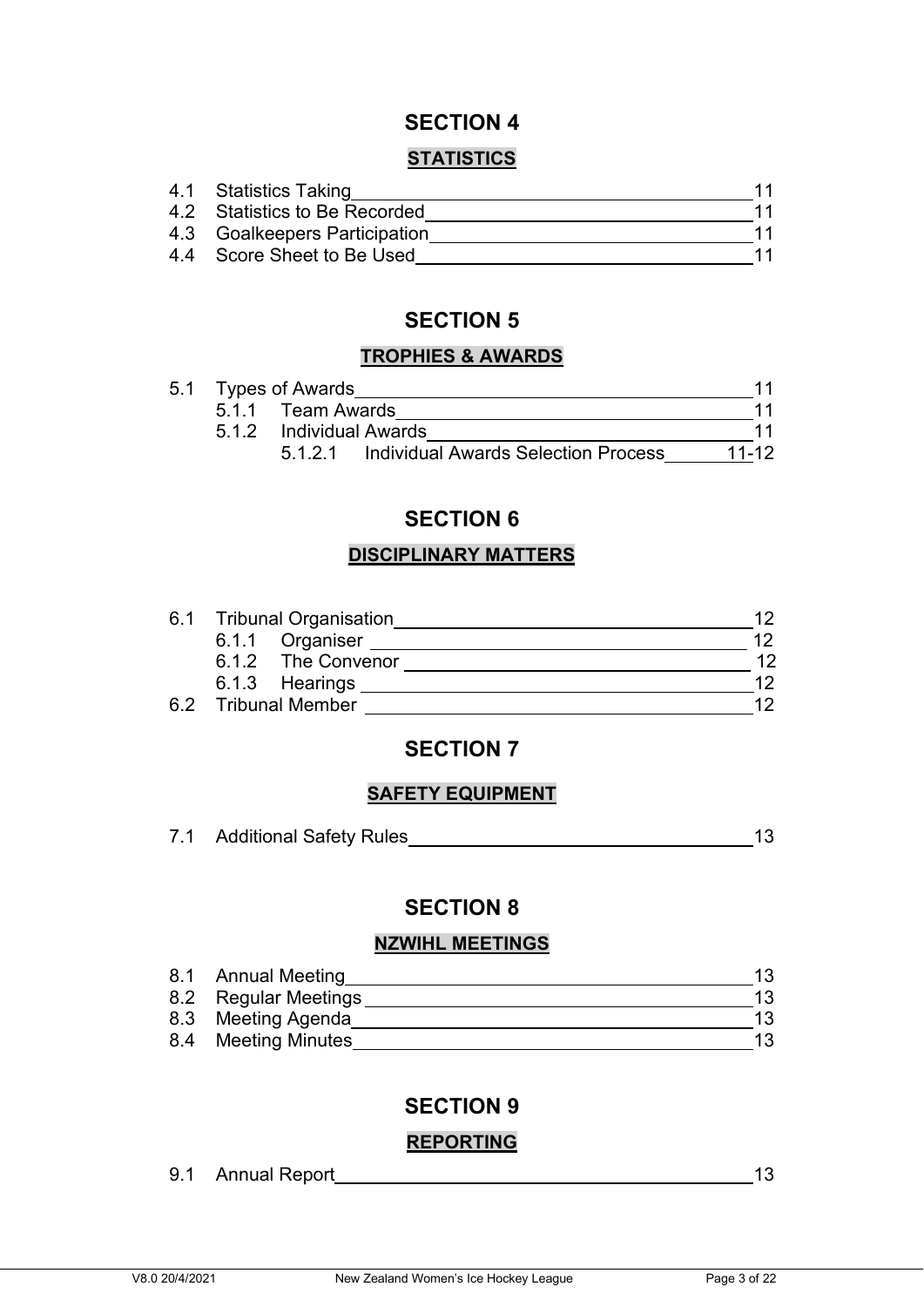### **APPENDICES**

| <b>Appendix 1</b> | <b>Pre Game Countdown and Game Flow Details</b> | 14 |
|-------------------|-------------------------------------------------|----|
| <b>Appendix 2</b> | <b>Score Sheet Template</b>                     | 15 |
| <b>Appendix 3</b> | <b>NZIHF HYDRA Team Sheet</b>                   | 16 |
| <b>Appendix 4</b> | <b>Document History</b>                         | 17 |

### **Season Attachments**

| Attachment 1 | <b>Team Officials and Ice Rink Contact Details</b> |
|--------------|----------------------------------------------------|
| Attachment 2 | <b>Current Year Competition Draw</b>               |
| Attachment 3 | <b>Budget and Travel Details</b>                   |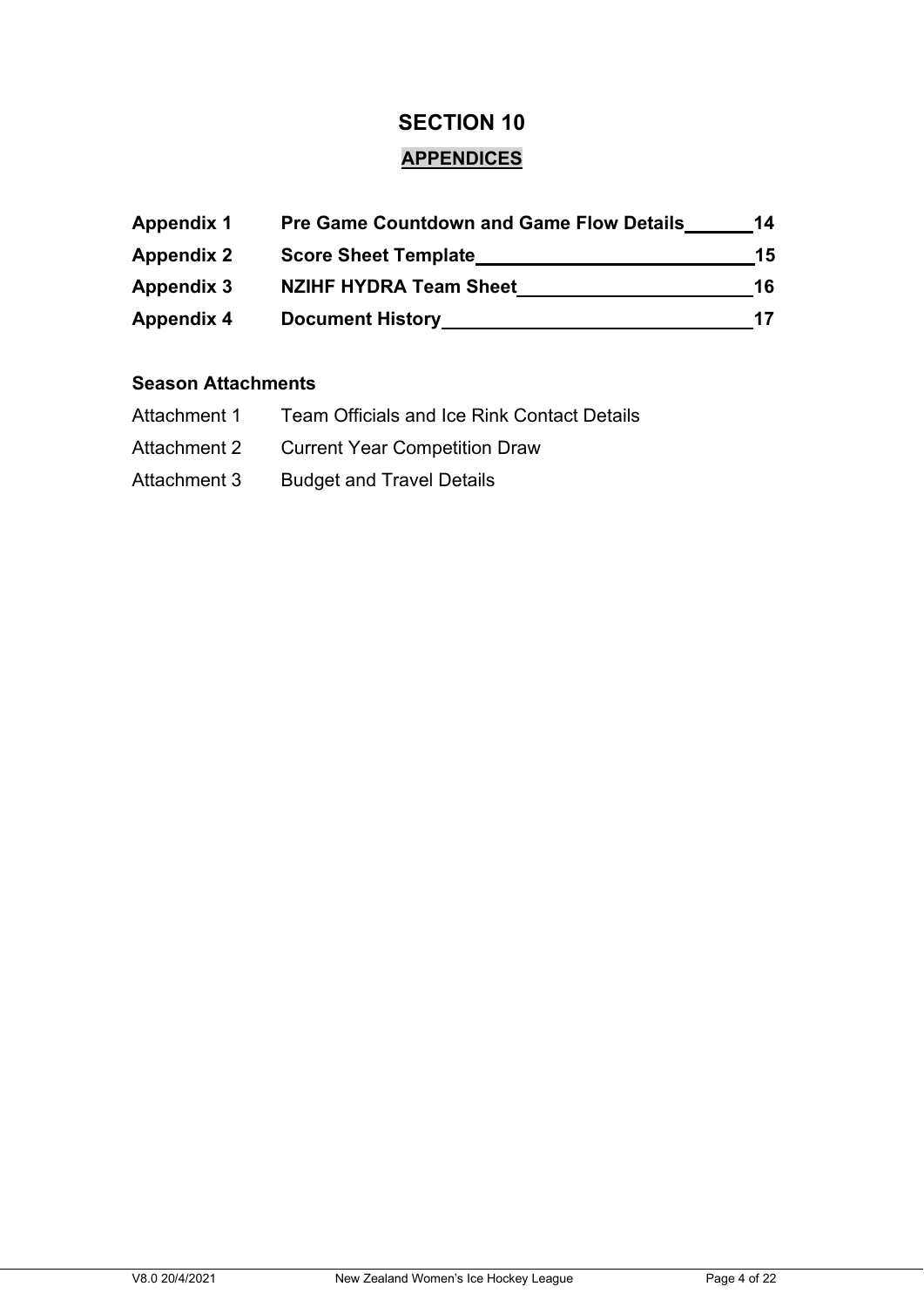### *MISSION STATEMENT*

The goals of the New Zealand Women's Ice Hockey League (NZWIHL) are:

- $\triangleright$  to improve the quality and skill levels of female ice hockey players in New Zealand;
- $\triangleright$  to increase the awareness of the sport's existence throughout New Zealand;
- $\triangleright$  to grow the number of participating females;
- $\triangleright$  to provide a greater opportunity for female players to play elite level rep hockey.

### *INTRODUCTION*

This document sets out guidelines for the New Zealand Women's Ice Hockey League (NZWIHL) and is to be adhered to at all times. If during the League a need arises for any changes or to alter any part there-of, permission must be obtained from the NZWIHL General Manager (GM). The GM will have the power to approve changes but only with a majority agreement of the Regional Team League Coordinators (Regional Coordinators).

All games are to be played according to the rules set out in this Events Manual first, followed by the Official IIHF Rule Book.

The GM is to ratify any changes/additions with The Coordinators and in case of disagreement; the issue is to be decided upon by the NZIHF Management Committee.

This document consists of 10 Sections as detailed below:

| Section | 1              | <b>Playing Rules/Generic Information</b>       |
|---------|----------------|------------------------------------------------|
| Section | $\overline{2}$ | <b>Team Members Eligibility/Administration</b> |
| Section | 3              | <b>Finances</b>                                |
| Section | 4              | <b>Statistics</b>                              |
| Section | 5              | <b>Trophies and Awards</b>                     |
| Section | 6              | <b>Disciplinary Matters</b>                    |
| Section | 7              | <b>Safety Equipment</b>                        |
| Section | 8              | <b>NZWIHL Meetings</b>                         |
| Section | 9              | Reporting                                      |
| Section | 10             | Appendices                                     |
|         |                |                                                |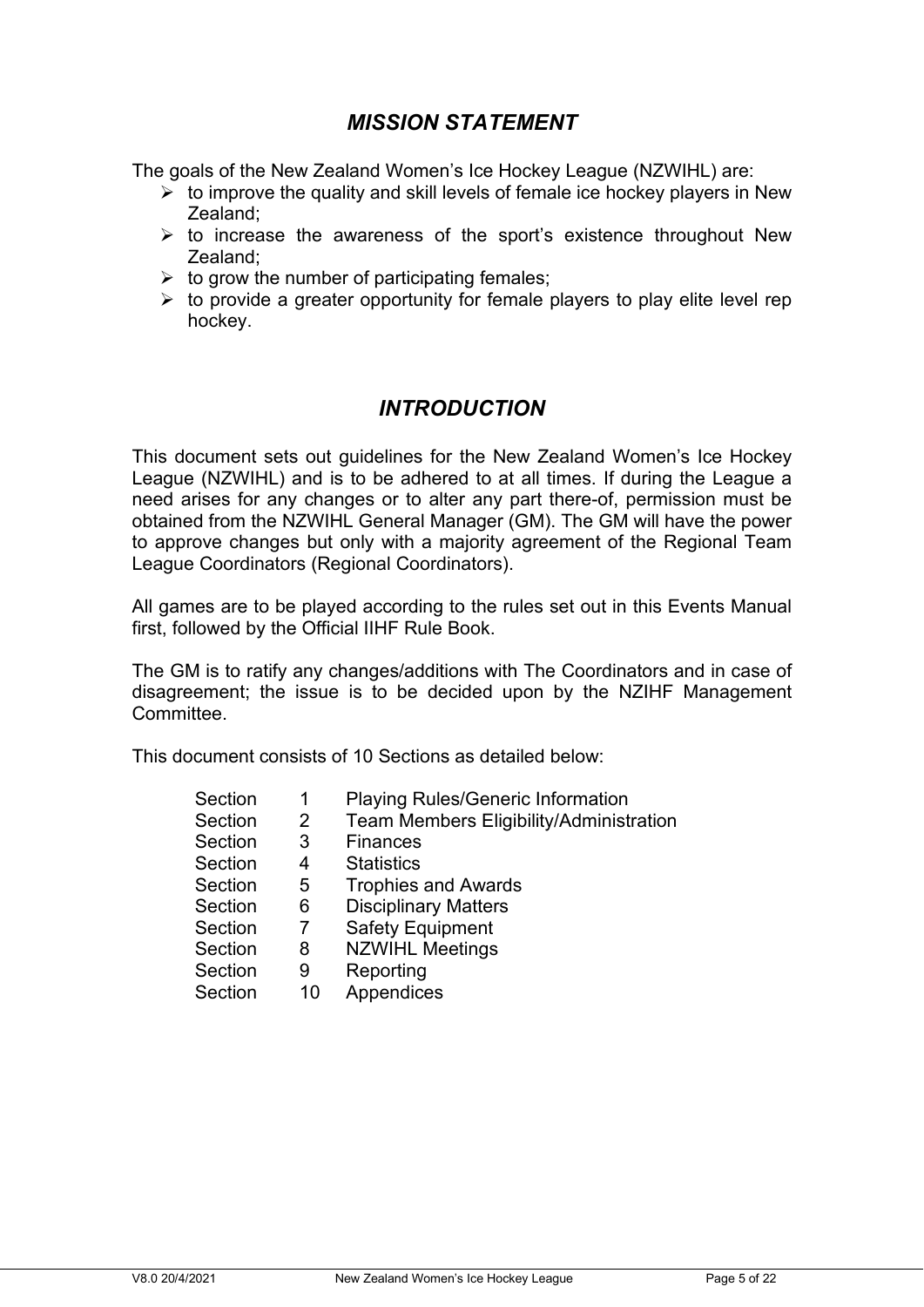#### *PLAYING RULES / GENERIC INFORMATION*

#### **1.1 PLAYING FORMAT**

#### **Regular season**

Each team shall play 'home' and 'away' games against the other teams depending on the number of teams in the competition (refer attachment 2 for schedule). All teams shall come together to play a finals weekend. The team with the most points at the end of the regular season (round robin) will be awarded the regular season trophy.

#### **Finals**

**Semi-finals -** will be played with rankings based on the regular season standings as follows  $-1$  vs. 4 and 2 vs. 3

**Finals** - The losing teams from the two semi-final games shall play off for the Bronze Medal. The winning teams from the two semi-finals shall play off for the Gold and Silver Medals. The winning team shall be named the New Zealand National Champion.

#### **1.2 PLAYING ROUNDS**

The draw and all playing rounds will be determined by the General Manager for the upcoming season.

#### **1.3 POINTS SYSTEM**

Points shall be awarded as follows:

- 3 Points for the winning team at the conclusion of regulation time
- 1 point for both teams at the conclusion of regulation time if the game is tied
- An additional point earned for the team winning the overtime period, or the Game Winning Shots Procedure if the teams are still tied following conclusion of the overtime period
- No (0) Points for the team losing the game in regulation time

#### **1.4 FINAL PLACING DETERMINATION**

#### **Regular season**

- Highest points earned at the culmination of the round robin competition.
- If tied, then 'head to head' match results between the tied teams shall determine placing.
- If still tied, the goal differential in total throughout the competition between these two teams shall determine the placing between them.
- If still tied, the final determination shall be based upon the team who has scored the most goals in total throughout the round robin competition.

#### **Final**

- The winning teams from the two semi-finals shall play off for the Gold and Silver Medals.
- The losing teams from the two semi-final games shall play off for the Bronze Medal.

#### **1.5 PRE GAME REQUIREMENTS**

- **1.5.1** The maximum player number on the **Team Game Sheet** and bench is 20 skaters and 2 goalies. (In line with the IIHF rules for Women) – Appendix 2 (a) Team sheets to be submitted 20 minutes before the start of the Warm up period to the score bench.
- **1.5.2** Every team must have at minimum 11 players on their Team Sheet (10 skaters, 1 goalie). See Appendix 2,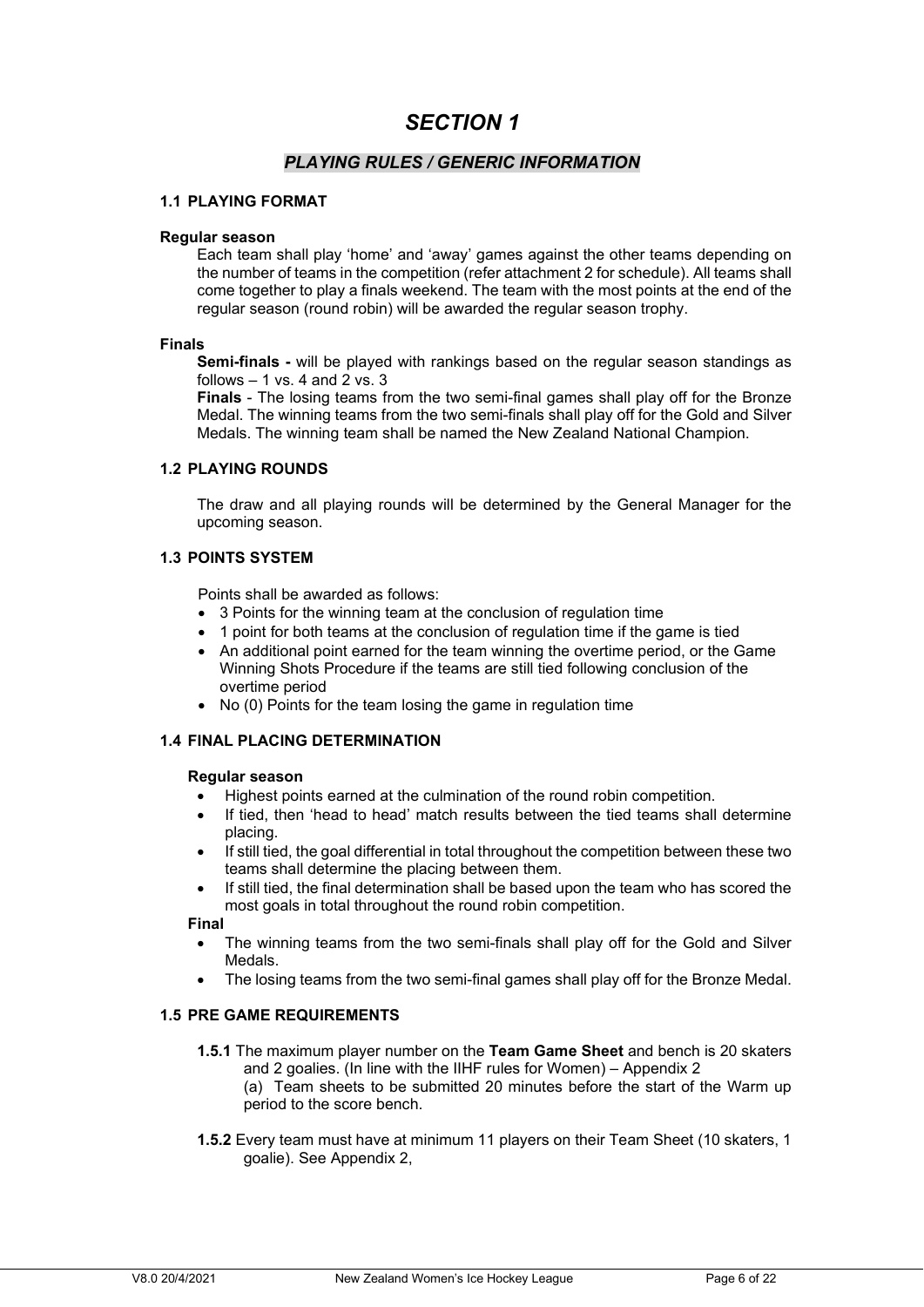- **1.5.3** Teams with less than 11 players will not be allowed to compete and forfeit their game 0:5.
	- i) Every effort should be made to play a game for the public even if players from opposing team or non-registered players are brought into the team.
	- ii) If one team is unable to compete at all (except for unforeseen weather conditions), the financial losses to the NZWIHL will have to be covered by the defaulting team. The losses are to be determined by The GM, The Coordinators and The NZWIHL Treasurer.
- **1.5.4** Only persons nominated on a NZWIHL Official Team Sheet and Officials of the NZWIHL (i.e. GM, Regional Coordinators, etc.) are permitted on the players' bench.
- **1.5.5** All games are to be played according to the rules set out in this Events Manual first, followed by the Official IIHF Rule Book. Any rules not specifically mentioned within this Events Manual are subject to current IIHF Rule Book, Case Book, Rule Emphasis and Rule Interpretation Bulletins.
- **1.5.6** As permitted under the IIHF Rules and Regulations, the NZWIHL may determine changes to the rules or set additional rules as necessary for the proper management of the NZWIHL.

#### **1.6 GAME FORMAT**

- 1.6.1 All games in the round robin competition shall consist of three periods of 20 minutes stop time. Ice slots for games shall be booked for two and a half hours
- 1.6.2 All games in the finals competition shall consist of three periods of 20 minutes stop time. Ice slots for games shall be booked for two and a half hours
- 1.6.3 After each period an ice cut will be done. In the event of a draw after regular time the game will proceed with a five minute overtime (Sudden death / IIHF regulation for Overtime) and after this with the Game Winning Shots procedure. No ice cut after the third period if Overtime or Game Winning Shots are needed or after warm up. (Refer Appendix 1)

#### **1.7 PRE GAME COUNTDOWN & GAME TIME DETAILS**

See Appendix 1

#### **1.8 REDUCED ICE TIME RULE**

If, for whatever reason, there is not enough ice time available to complete a game (within the predicted ice time available) 1. The breaks between periods may be reduced to the shortest time possible (to still allow for flood and some drying time, when necessary) 2. Reduce the last period of play to 15 minutes stop time 3. Should this still not leave enough time to complete the game, the last period shall be played with running time only (to be determined by the Regional Coordinator and the Game Referee). The Referee is to advise the player benches and Score Bench.

#### **1.9 YEAR OF THE LEAGUE**

To be eligible to play in this league, the player must be 13 years or older on or prior to the first scheduled game of the competition.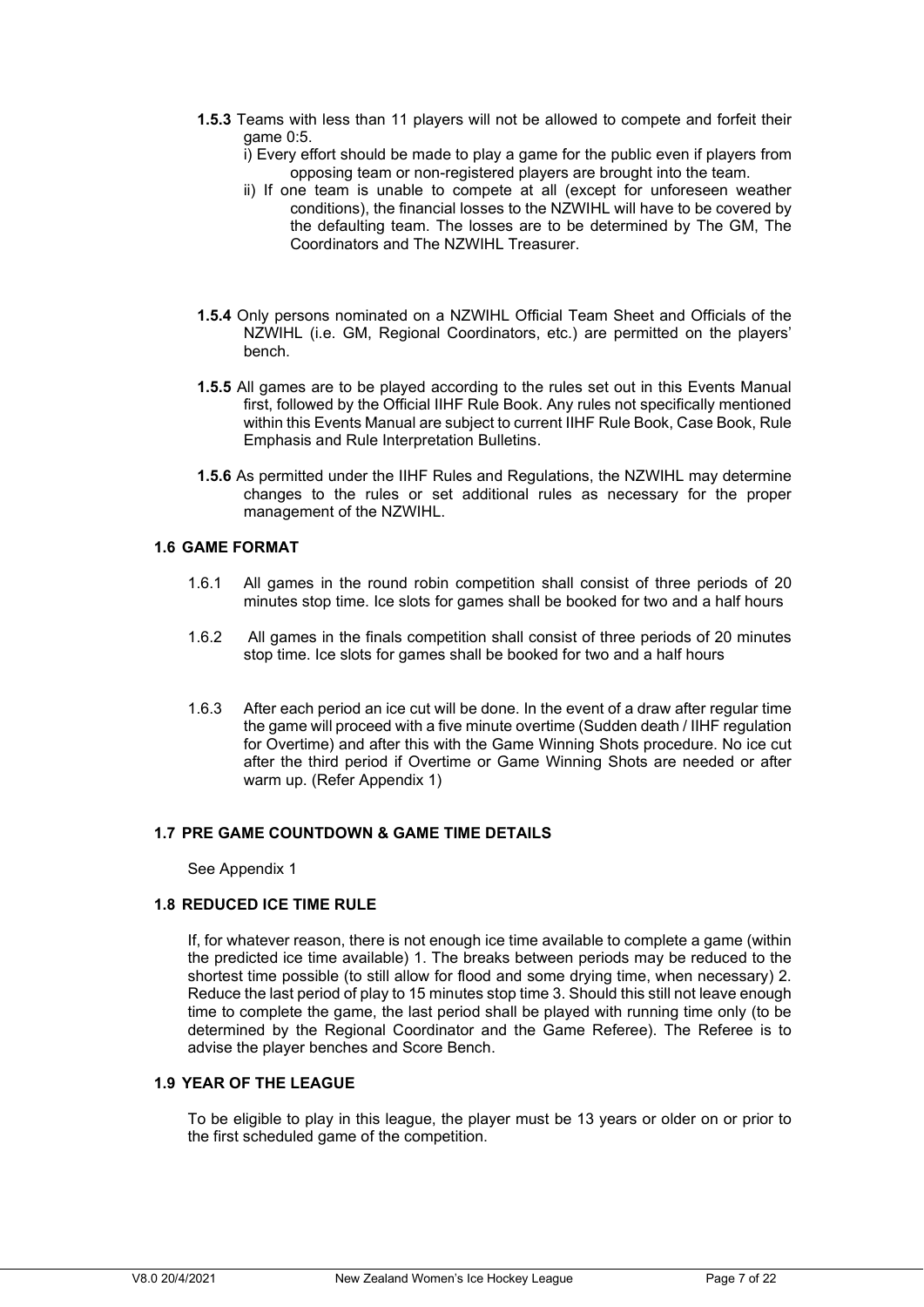#### *Team Members Eligibility/Administration*

#### **2.1 Team Coordinator**

Every team must have a Regional Coordinator that is appointed by the Regional Association as a point of contact regarding the NZWIHL for the GM. This person is responsible to both the GM and to the Regional Association with regard to reporting. The name and contact details of the Regional Coordinator are to be confirmed by the Regional Association and provided to the GM. The Regional Coordinator can also be the Team Manager.

#### **2.1.1**

#### **First Aider**

Each host team must provide a qualified first aider to attend League games hosted at their rink

#### **2.2 Team Management**

Every team must have a dedicated Team Manager that is not a player or designated Coach. Each Region is to appoint a Team Manager and if possible, an Assistant Manager. The name and contact details of the Management Team are to be confirmed by the Regional Association and provided to the GM

#### **2.3 Team Coaches**

Every team must have a Head Coach and an Assistant Coach. Both Coaches must adhere to the guidelines set out in the NZIHF National Coaching Protocol. All appointments are to be carried out by the Regional Bodies. Names and contact details are to be confirmed by the Regional Association and provided to the GM. Any change of coach requires the approval of the GM and Regional Body.

#### **2.4 Team Players**

#### **2.4.1** Registration

Each year, each Region is to register the number of **teams** the Region wishes to put forward into the competition. The closing date for registration is the  $1<sup>st</sup>$  of June in the year of the competition. Confirmation of entry is to be sent to the GM.

All **players** (NZ born, NZ Eligible and Foreign based players) must be registered to play with their Regional Association to be eligible to play in the NZWIHL. The latest date a player may register will be 1<sup>st</sup> of July in the year of to the competition.

#### **2.4.2 Squad**

The **Squad Sheet for Registration** and Hydra (Appendix 3) is to be submitted to the GM **four weeks** prior to the tournament starting.

#### (a) Squad list numbers are **unlimited**

(b) Squad lists are deemed as final from the start of the NZWIHL Competition - that being 4.30 pm on the Friday before the first round robin game unless special circumstances arise.

(c) The Squad list must contain the full name of the player; her birth date & jersey number for the current season, their height and weight, as well as their nationality.

#### **2.4.3 Travelling Team**

Every team is permitted to take 15 players and 2 goalies to a travelling round or to the Final round as part of their Travelling Team as well as 2 Coaches and 1 Manager (Total of 20). It is acceptable for teams to take more players than the allotted 17 mentioned above but any cost involved shall be carried by the team. Any other possible exceptions have to be approved by the NZWIHL GM.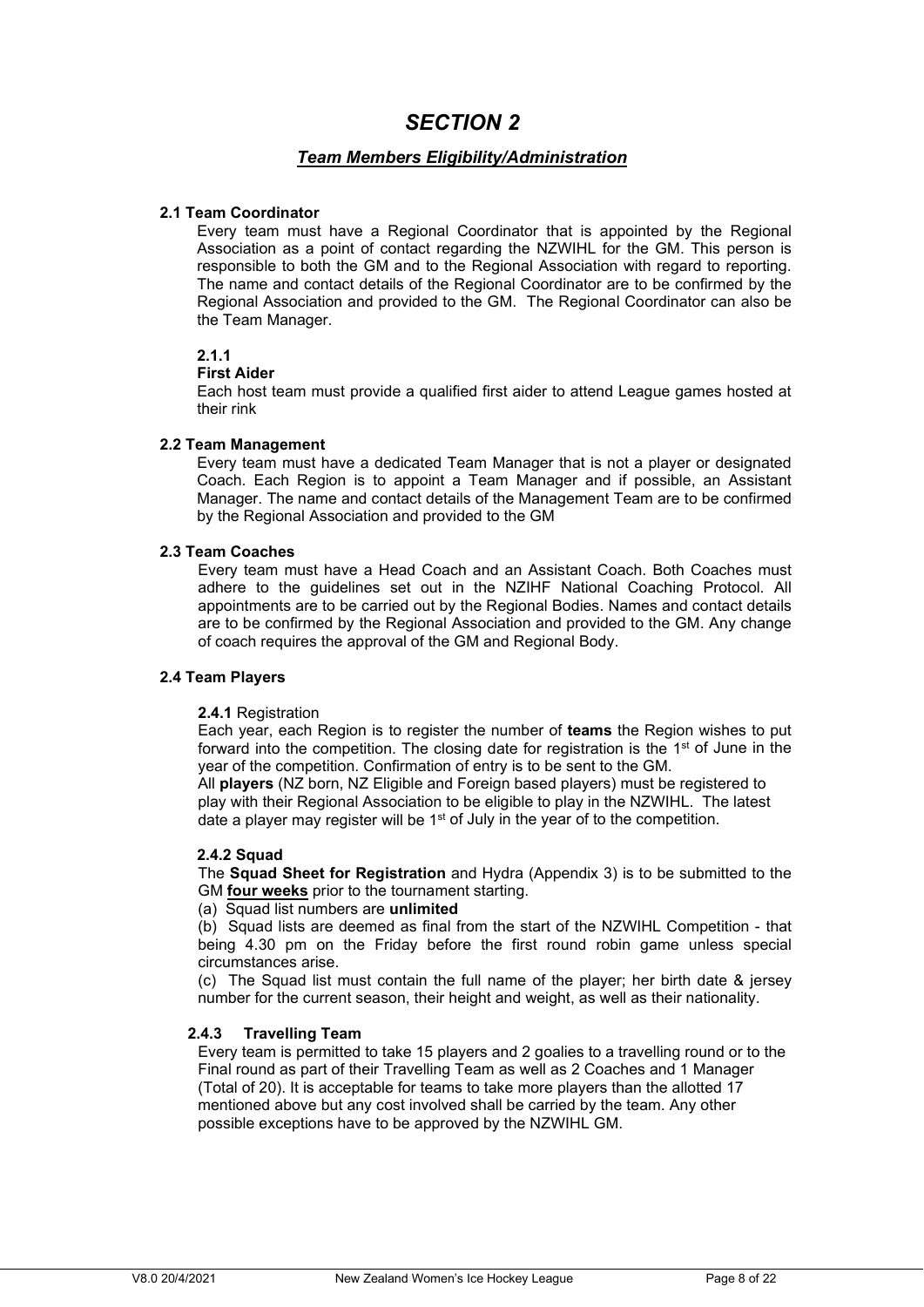#### **2.4.4 Player Classification**

#### **(a) Regional Players**

- All New Zealand & Australian citizens are eligible to play in the NZWIHL and classified as Regional Players Proof of citizenship may be requested by the NZWIHL for any Regional Player.
- ii. Any Player obtains New Zealand or Australian citizenship during the season should be classified as regional player from the date on the citizenship is ratified and become official. Proof of this new citizenship must be provided to the NZWIHL GM and confirmation of the status change as Regional Player must be obtained from the NZWIHL GM before the player's appearance as Regional Player on the Game Sheet.
- iii. Any Player obtaining New Zealand or Australian citizenship during the off season is required to submit his proof of citizenship to the NZWIHL GM. Confirmation of the status change as Regional Player must be obtained from the NZWIHL GM before the player's appearance as Regional Player on the Game Sheet.
- iv. The NZWIHL GM will inform all other teams of any Player Classifications during the Season immediately after the Status change has been acknowledged to the player and his team.

#### **(b) IMPORT PLAYER**

Any player who is not a citizen of either Australia or New Zealand does not qualify as a Regional Player and will be considered to be an "import player".

Player Eligibility for Regional and Import Players:

- The IIHF International Transfer Regulations (ITC) apply to all Player Classifications (if required)
- An International Transfer can be requested through the NZIHF President or designated person. There may also be an additional processing fee charged depending on the Federation of the country the applicant comes from.
- Players are not eligible to play in any games until an ITC has been approved by the IIHF and all costs paid.
- For a returning player no outstanding debt with a previous NZIHL team exists.

#### (**c) 18 Years and Under – Import Players:**

- If an 'Import Player' is under the age of 18 as of the first of January of the year of competition, an ITC is not required. Instead the player will require a LOA from the IIHF. Upon reaching her 18th birthday the LOA substitutes for an ITC.
- Any 'Import Player' at the age of 18 years and over as of January 1st of the year in the competition, will require an IIHF approved ITC or LOA.

#### **(d) Age Requirements**

- To be eligible to play in this league, the player must be 13 years or older on or prior to the first scheduled game of the competition. Younger players are not entitled to play
- It is desirable that each squad includes at least two players of U16 eligibility, and two players of U18 eligibility.

#### **2.4.5** *Team Composition*

#### **(i) Maximum Squad Size**

There is no limitation to the squad size

#### **(ii) Import Players**

Maximum of 5 import players can play in any game

#### **(iii) Game Sheet**

A maximum 20 Players plus 2 Goaltenders can be named for any game.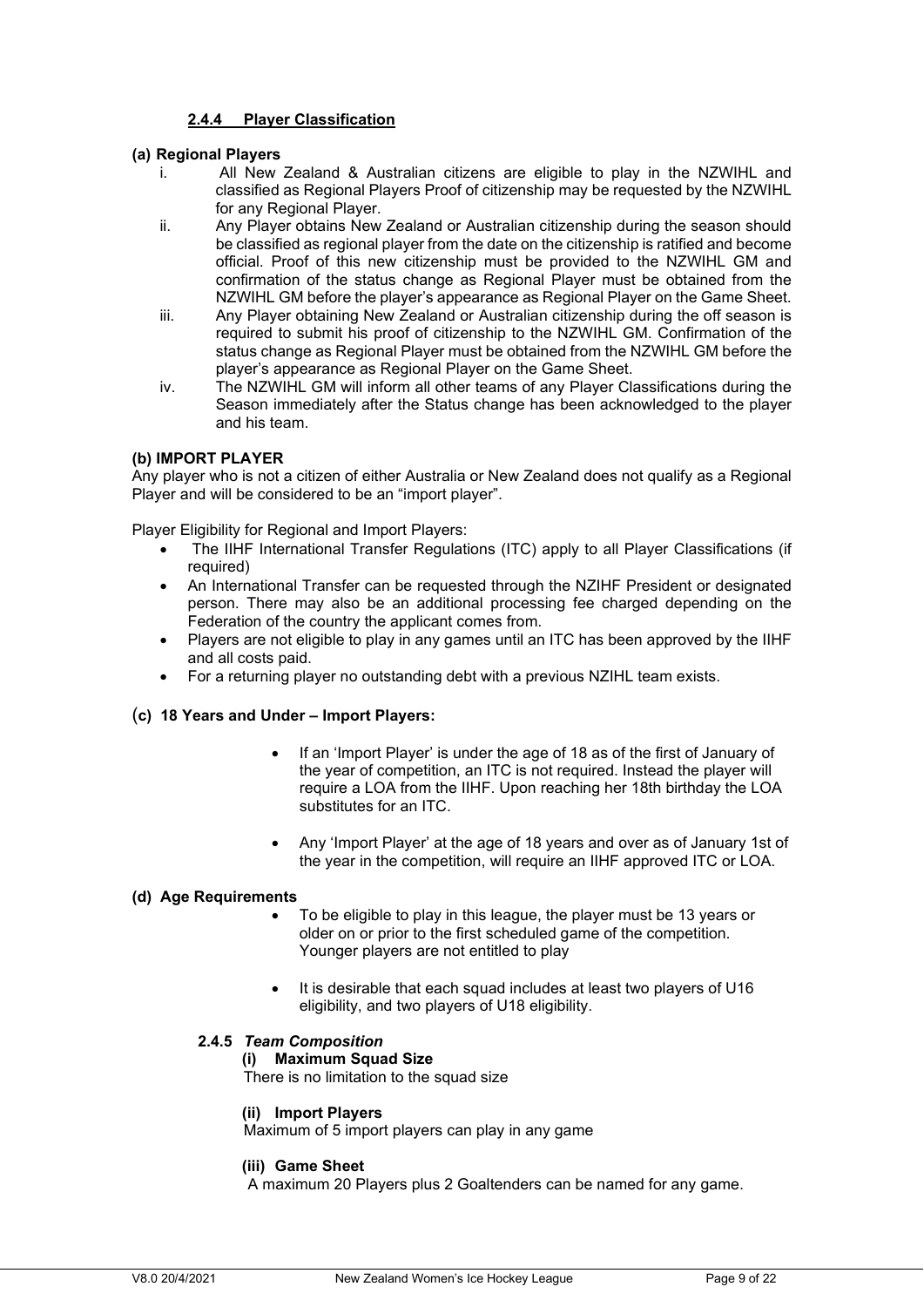#### *FINANCES*

#### **3.1 FINANCIAL MANAGEMENT**

All costs/incomes are to be administered by the NZWIHL Treasurer. Here is a detailed listing of what is included:

#### **3.1.1 Costs**

- Travel (to and from the tournament venue, local transport)
	- o Flights (max 20 tickets per traveling team)
	- o Rental of vans & trailers
- Ice time (no cost sharing with rinks)
	- o Ice time during tournament games, excluding any ice time cost for trainings
- Officials
	- o Referees (game fees only)
	- o Score Bench (game fees only)
	- o Goal Judges/Penalty Box
	- o NZWIHL General Manager
- **Accommodation** 
	- o Purchased accommodation for visiting team(s) of a suitable standard for all rounds.
- Including 15 skaters, 2 goalies, 2 Coaches, 1 Manager

#### **3.1.2 Income**

- Any income from Trusts/Foundations, except those specifically approved by the NZWIHL Committee, is not to be included.
- Any sponsorship incomes, except those approved by the NZWIHL Committee, are not to be included.
- Spectator income in the form of a Gold Coin donation at each game can be collected and shall go back to the Host Region.

#### **3.1.3 Individual Team Incomes**

Individual team sponsorships or grants are acceptable to offset team costs. Grants received to cover items included in the NZWIHL budget must be returned over to the League.

#### **3.1.4 Team Fees / Payment Dates**

Players are to pay their required fees to their Regional Association/Team. Regional Associations/Teams are responsible to cover the yearly annual Team Fees as determined in the NZWIHL Budget.

The Team fees have to be paid as outlined below, to ensure the League has enough cash flow to pay for flight tickets and any other early bookings made by the league to secure cheaper quotes and prices.

| 15 <sup>th</sup> July   | \$4505 |
|-------------------------|--------|
| 15 <sup>th</sup> August | \$4505 |
| 15th September          | \$4505 |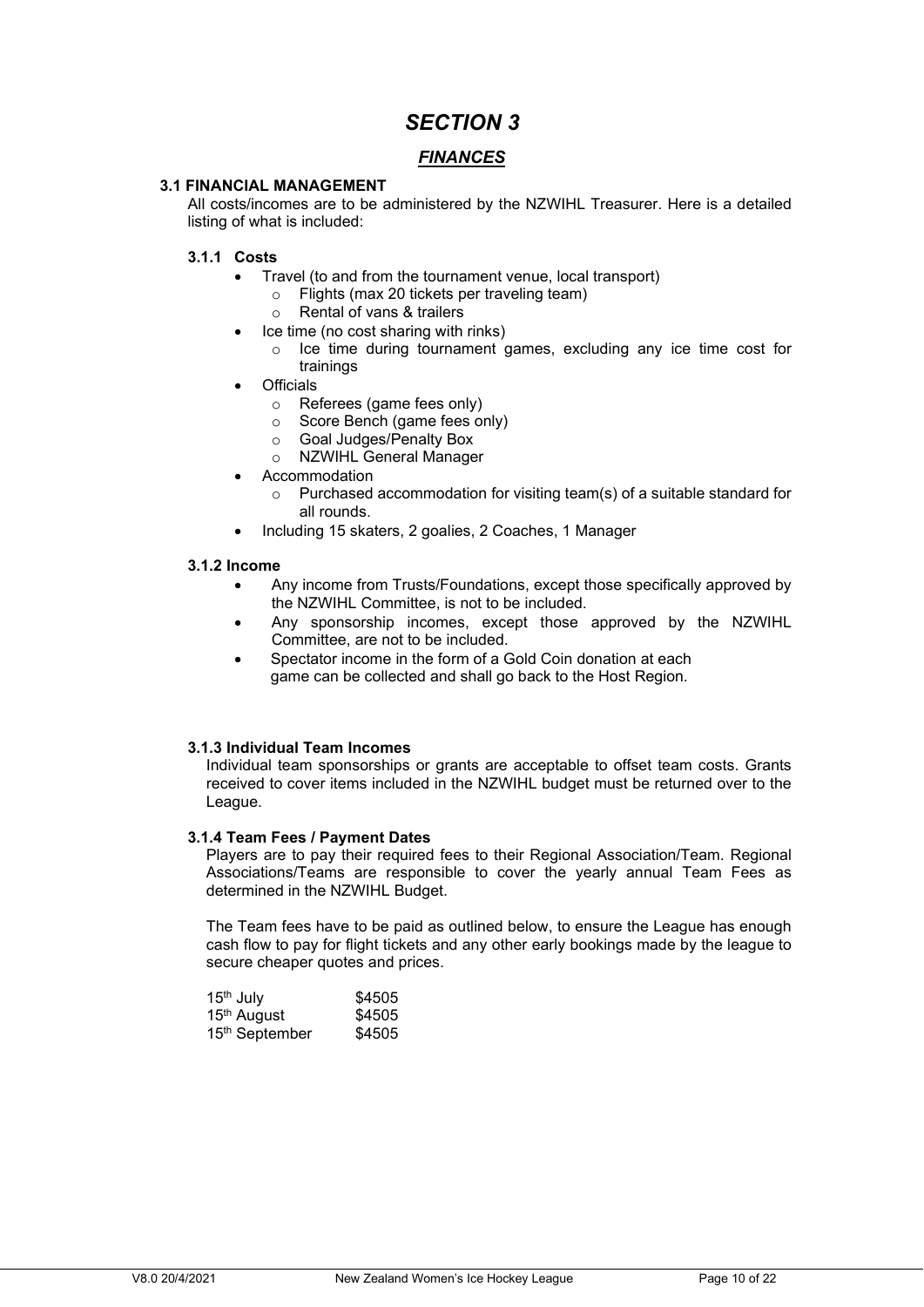#### *STATISTICS*

#### **4.1 STATISTIC TAKING**

Games statistics will be updated live at each rink on the NZIHF Hydra system. If live updates are not available at the rink, statistics will be updated as soon as possible immediately after games.

#### **4.2 STATISTIC TO BE RECORDED**

The following statistics are to be kept for all NZWIHL games:

- o Game results
	- Team standings (wins, losses, ties, points, GF, GA, +/-)
	- Point scorers (goals, assists and points)
	- Penalty minutes (Penalties must be recorded as well as minutes)
	- Individual Player Plus/Minus
	- Individual Player Shots
	- Goalkeeper statistics (minutes, shots, goals against, saves)
		- o Save % (Total Shots minus Goals Against divided by Total Shots On)
		- o G.A.A. (Total Goals Against divided by Total Games Played)

#### **4.3 GOALKEEPERS PARTICIPATION**

Goalkeepers must play a minimum of 40% of his Teams' total minutes played to be eligible for a MVG award.

#### **4.4 SCORE SHEET TO BE USED**

The IIHF or equivalent NZIHF Score Sheet is to be used for all games (on line Hydra score sheet). See Appendix 3

### *SECTION 5*

#### *TROPHIES AND AWARDS*

#### **5.1 TYPE OF AWARDS TO BE AWARDED**

#### **5.1.1 Team Awards**

A trophy shall be awarded to the team determined to be National Champion at the culmination of the Competition. Gold Medals shall be awarded for members of the team winning the League. Silver Medals shall be awarded for members of the team in second place. Bronze Medals shall be awarded for members of the team in third place. An additional team trophy will be awarded to the Team with the most Regular Season round robin points.

#### **5.1.2 Individual Awards**

A Take Home Trophy shall be awarded for:

- Most Valuable Player of each team (Team MVP).
- Most Valuable Player in the League (League MVP).
- Top Points Scorer in the Competition
- Best Defenseman in the Competition
- Best Forward in the Competition
- Top Goalkeeper in the Competition.
- Most Valuable U18 Player in the League
- Most Sportswoman like Player

#### **5.1.2.1 Individual Awards Selection Process**

The process for the selection of awards is as follows:

**Game Team MVP – for every game –** to be nominated by the Team Coaches during play, Host Regional Coordinator to request names during second half of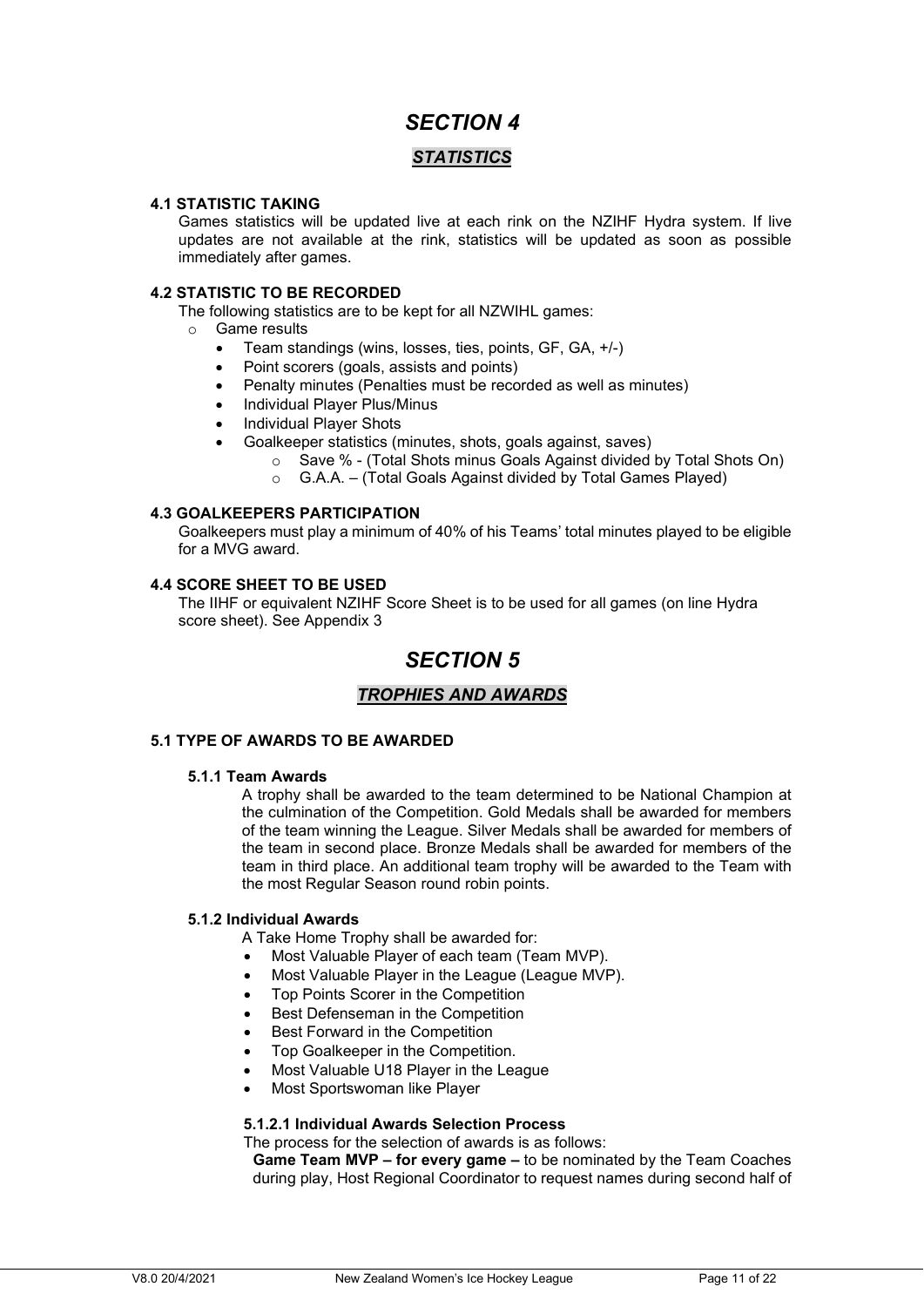the 3<sup>rd</sup> period. To be presented at the conclusion of each game. Presenter to be nominated by the host.

**Teams MVP\*** – to be named by the Regional Coordinators/Managers and selected by the individual Team Coaches. Names to be provided to GM as requested.

**League MVP\*** – to be nominated by the Regional Coordinators/Managers through selection by the Team Coaches. In the event of a tied vote the deciding vote shall be given by the GM. Names to be provided to GM as requested. **Top Points Scorer\*** – by statistics and is to be decided based on total points scored in the Competition. In the event of a tie, goals are to supersede assists. **Best Defence\*** - to be nominated by the Regional Coordinators / Managers through selection by the Team Coaches. In the event of a tied vote the deciding vote shall be given by the GM. Names to be provided to the GM as requested. **Best Forward\*** - to be nominated by the Regional Coordinators / Managers through selection by the Team Coaches. In the event of a tied vote the deciding vote shall be given by the GM. Names to be provided to the GM as requested **Top Goalkeeper\*** – to be nominated by the Regional Coordinators / Managers through selection by the Team Coaches. Statistics should be used as a guide including Save Percentage / GAA but should be decided upon by general play. In the event of a tied vote the deciding vote shall be given by the GM. Names to be provided to GM as requested.

\* - selection to be made after the second period of the last game of the Final Round

### *SECTION 6*

#### *DISCIPLINARY MATTERS*

The current NZIHF "Competition, Disciplinary, Tribunal & Suspension Regulations" apply. – [https://nzicehockey.co.nz/assets/Uploads/NZIHF-Competition-Tribunal-Suspension-](https://nzicehockey.co.nz/assets/Uploads/NZIHF-Competition-Tribunal-Suspension-Regulations-Version-3-2018-2022.pdf)

[Regulations-Version-3-2018-2022.pdf](https://nzicehockey.co.nz/assets/Uploads/NZIHF-Competition-Tribunal-Suspension-Regulations-Version-3-2018-2022.pdf)

#### **6.1 TRIBUNAL ORGANISATION**

**6.1.1** It is the responsibility of the Host Team Regional Coordinator, where the game infringement has taken place, to organise

**6.1.2** The Coordinator becomes the Convenor. The Convenor is not the chair of the meeting but his/her role is to establish a committee that consist of 3 people including a chair person. All Disciplinary Committee members must be NZIHF members.

**6.1.3** If a hearing is to be conducted as the result of a complaint to the NZWIHL GM it is for the GM, or a representative appointed by the GM, to convene the meeting. The Disciplinary Committee selection in this case is up to the GM or appointed person.

#### **6.2 TRIBUNAL MEMBER**

- **Every team participating in a round of play is to name a Disciplinary Representative**. This person is to be available for any possible hearings.
	- o This person is not to be an official team member.
	- $\circ$  If no person is available, the Host Region is to supply a replacement person for the Tribunal.
	- $\circ$  If there is not enough time for a hearing before the infringing players' team leaves the Host Region, a hearing is to be organised in the Host Region with the infringing player and any potential witnesses to join the hearing using audio conference (the NZIHF audio conference number to be used) or alternative communication tools such as Skype.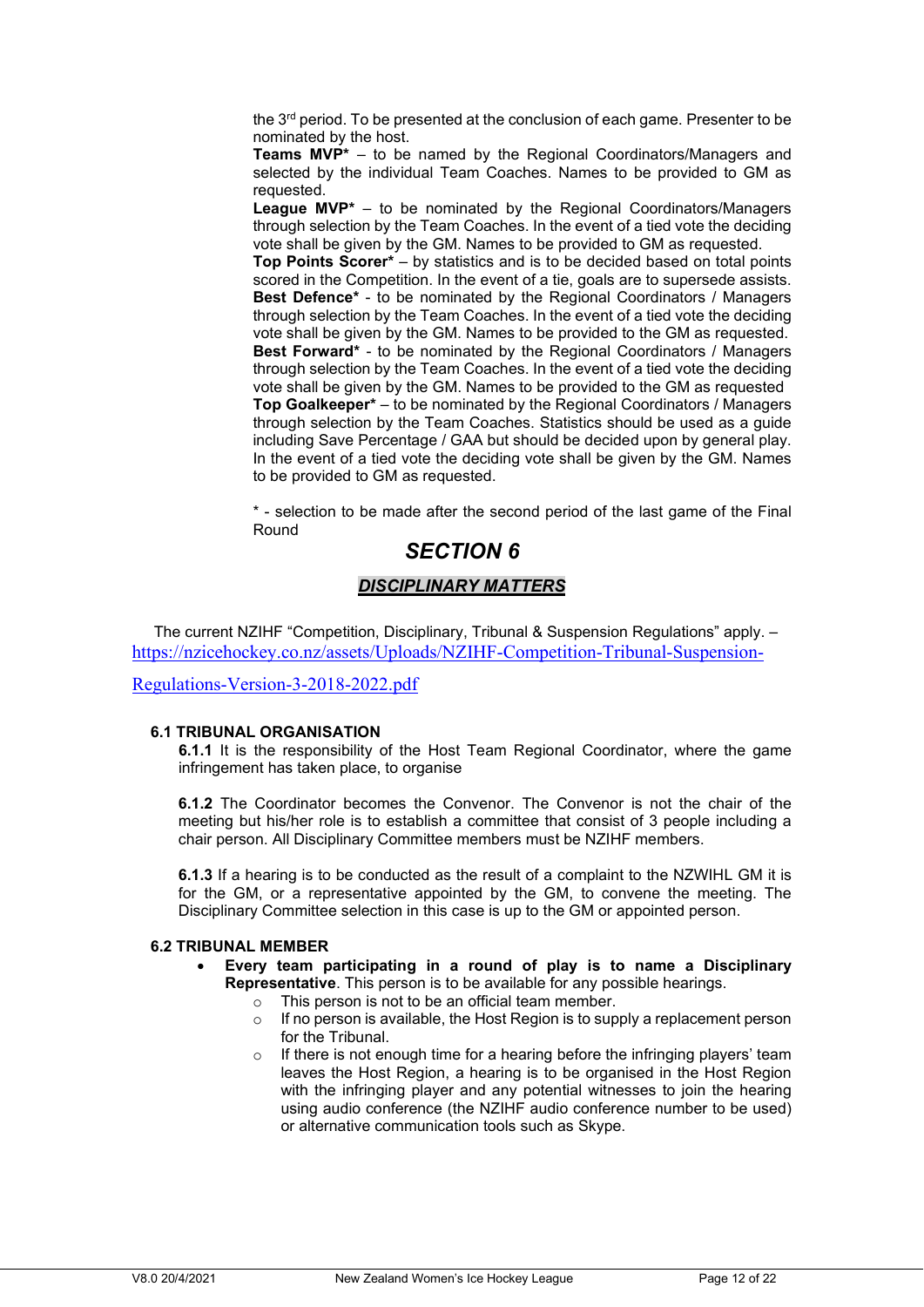### *PLAYER SAFETY*

#### **7.1 ADDITIONAL SAFETY RULES**

The following are additional rules relating to the wearing of safety equipment while playing ice hockey in the league

#### • **Helmets**

All Female Players must wear a helmet with a cage or full visor – Rule 31 v. IIHF rule book 2018 –2022

• **Mouth Guards**

Can be worn by all players during games

• **Neck Guards**

All players who are 18 years and younger, regardless what event or tournament they are participating in, must wear a neck and throat protector – Rule 35 IIHF rule book 2018 – 2022

#### **7.2 CONCUSSION**

Prior to the season, all players must undergo a **Scat 3** test and have the results recorded and available during league games

Concussion Policy NZIHF Concussion Policy applies <https://nzicehockey.co.nz/assets/Documents/NZIHF-Concussion-Policy.pdf>

[https://nzicehockey.co.nz/assets/Uploads/ACC-Sports-Smart-Concussion-](https://nzicehockey.co.nz/assets/Uploads/ACC-Sports-Smart-Concussion-Guidelines.pdf)[Guidelines.pdf](https://nzicehockey.co.nz/assets/Uploads/ACC-Sports-Smart-Concussion-Guidelines.pdf)

### *SECTION 8*

#### *NZWIHL MEETINGS*

#### **8.1 ANNUAL MEETING**

As part of the Finals weekend, the NZWIHL AGM shall also meet. Dates and times of the AGM are to be determined by the NZIHF.

#### **8.2 REGULAR MEETINGS**

Apart from the annual meeting, the NZWIHL GM shall convene a phone conference with the Regional Coordinators on a regular basis as required (to be determined by GM).

#### **8.3 MEETING AGENDA**

An agenda is to be prepared by the GM and to be distributed to the Regional Coordinators at least two days prior to all regular meetings.

#### **8.4 MEETING MINUTES**

Minutes of the meeting are to be kept and distributed to the Regional Coordinators and the NZIHF President by the GM.

### *SECTION 9*

#### *REPORTING*

#### **9.1 ANNUAL REPORT**

The GM to provide a written Annual Report encompassing the season in its entirety, including a financial statement, is to be provided to the NZIHF President before the NZIHF AGM as required by the President.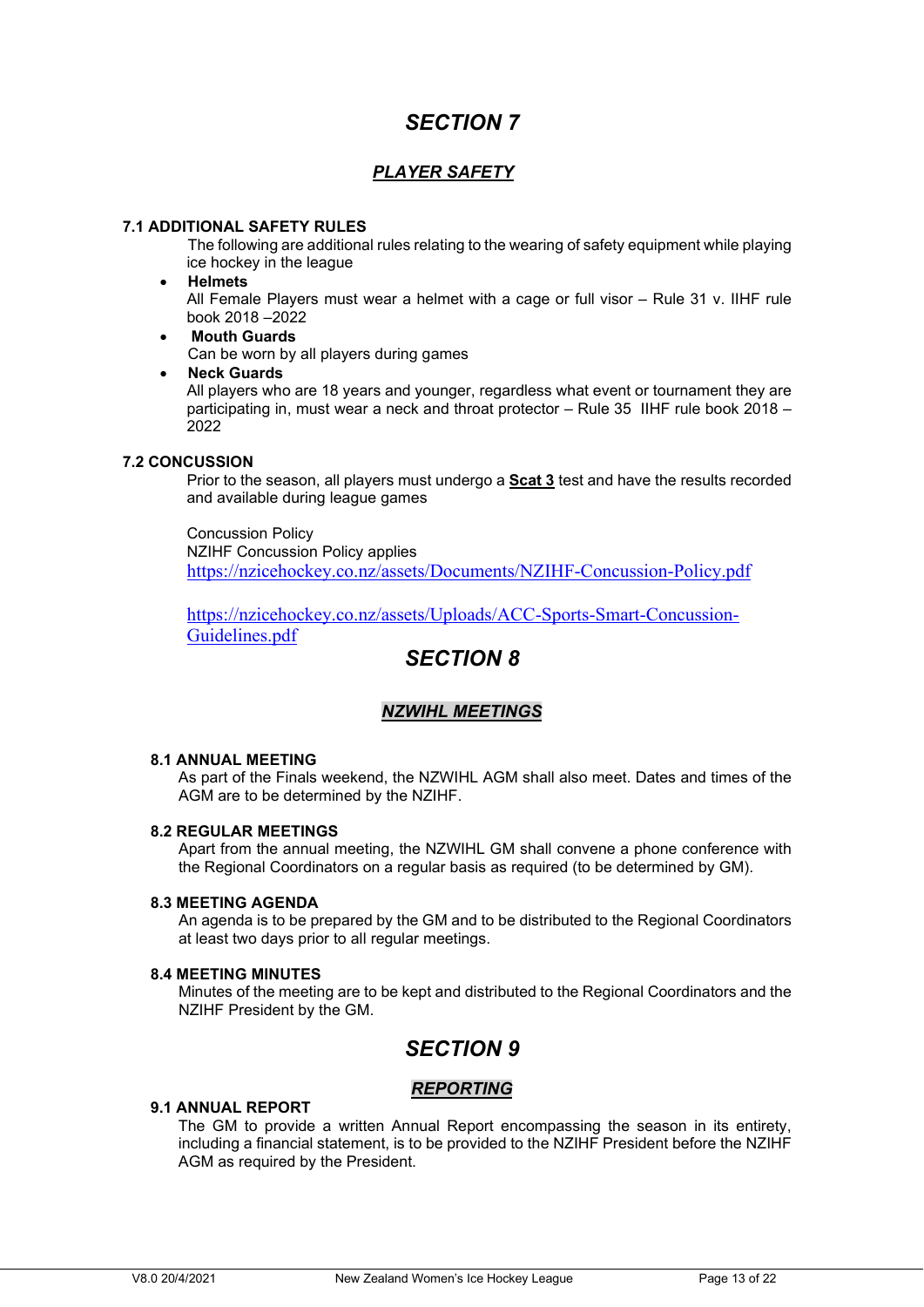#### *Pre-Game Count-Down & Game Flow Details (for 2 hrs 30 minutes ice time availability)*

The following is the game count-down and game flow procedure for all **NZWIHL finals games**. All teams and the organiser are requested to follow these procedures and the times to ensure that the pre-game activities and the game begins and follows the scheduled time.

All times listed below are expressed as minutes before and after the actual game is scheduled to begin.

| <b>Count Time</b> | <b>Activity</b>                                                         |
|-------------------|-------------------------------------------------------------------------|
| - 15 minutes      | 10 minute pre-game warm up / count down on clocks begins                |
|                   | Both teams are on the ice for their pre-game warm up                    |
| - 5 minutes       | Warm up finished / Teams go to player bench                             |
|                   | Both team roster are announced                                          |
| -2 minutes        | Both teams line up on their blue line                                   |
|                   | Captains of the team greet game officials and shake hands               |
|                   | Teams Salute each other and go to benches                               |
|                   | Starting line on ice for game face off                                  |
| 0 minutes         | Game starts / Opening faceoff 1 <sup>st</sup> Period (20 min stop time) |
| +28 minutes       | 1 <sup>st</sup> Period finished                                         |
|                   | 13 min break - Ice Resurface, teams to dressing rooms                   |
| +39 minutes       | Teams return to bench areas                                             |
|                   | Starting line up on ice for face off 2. Period                          |
| +41 minutes       | 2 <sup>nd</sup> Period starts (20 min stop time)                        |
| +69 minutes       | 2 <sup>nd</sup> Period finished                                         |
|                   | 13 min break- Ice Resurface, teams to dressing rooms                    |
| +80 minutes       | Teams return to bench areas                                             |
|                   | Starting line up on ice for face off 3. Period                          |
| +82 minutes       | 3rd Period start (20 min stop time)                                     |
| +110 minutes      | 3rd Period finished / Team shake hands                                  |
|                   | If draw after regular time - Overtime 5 minutes (IIHF Rule)             |
| +113 minutes      | Overtime start 5 minute stop time                                       |
| +121 minutes      | Overtime finished - if required coaches name 3 players for Shoot Out    |
| +123 minutes      | <b>Shoot Out starts</b>                                                 |
| +130 minutes      | Game decided – Teams shake hands                                        |
|                   |                                                                         |
| End of Game       | Teams line up on blue lines facing each other. Presentation of Game     |
|                   | MVP's / Team's leaving the ice.                                         |

The game flow cannot be accurately predicted but the guideline to be followed as outlined.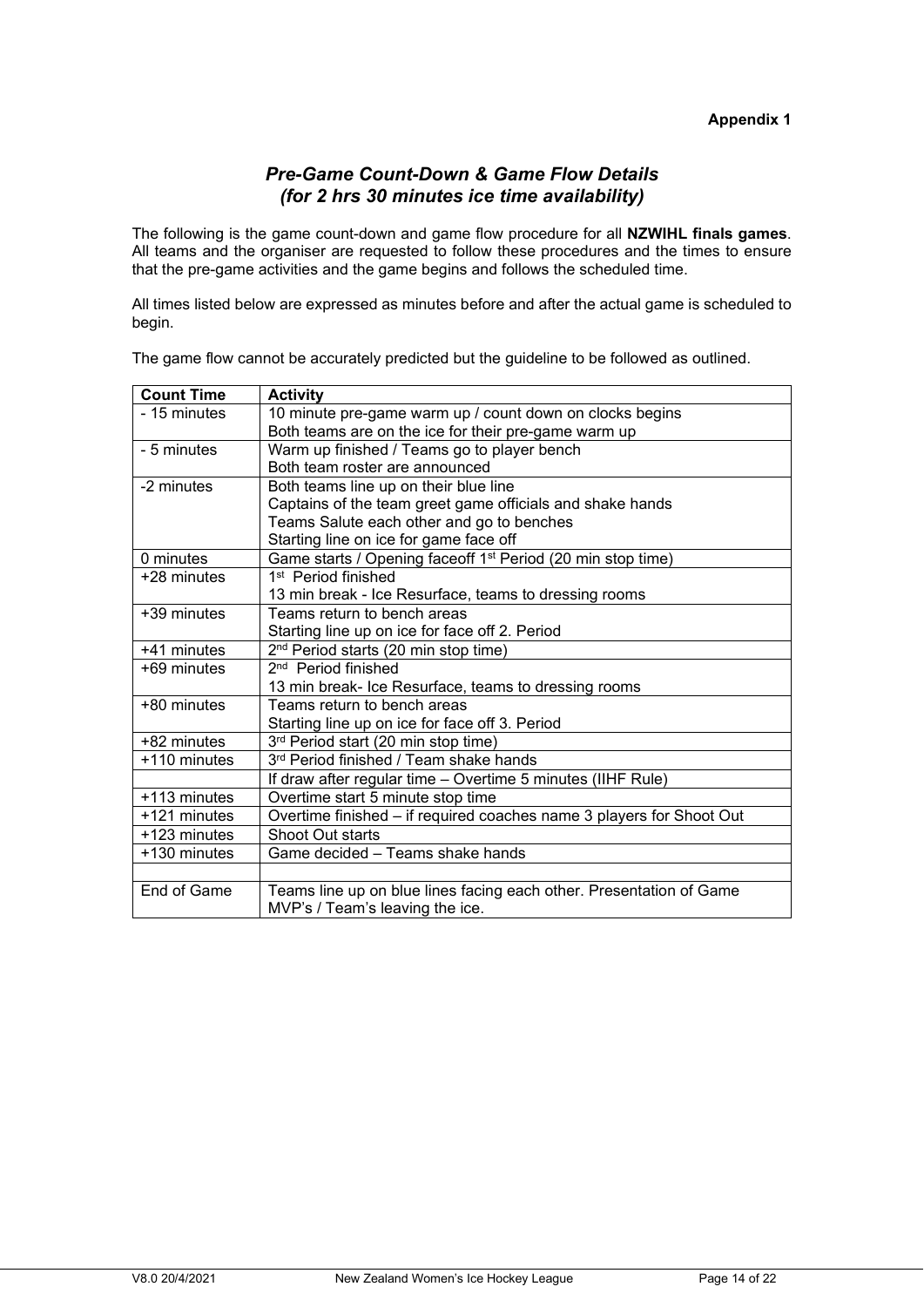#### **Appendix 2**

#### **Team Sheet Template**

Please fill in the Players list in order from Goaltenders, then Defenders & Forwards in order of their player number.

| Team Name: | Reaion: | Opponent: |
|------------|---------|-----------|
|            |         |           |

Date:\_\_\_\_\_\_\_\_\_\_\_\_\_\_\_

Nominated Disciplinary Representative: \_\_\_\_\_\_\_\_\_\_\_\_\_\_\_\_\_\_\_\_\_\_\_\_\_\_\_\_\_\_

| $J$ ersey<br># | Last Name | <b>First Name</b> | Import<br>or<br><b>PRP</b> | Position<br>D/F/G | Captain<br>or<br>Assistant | Starting<br>Line |
|----------------|-----------|-------------------|----------------------------|-------------------|----------------------------|------------------|
|                |           |                   |                            |                   |                            |                  |
|                |           |                   |                            |                   |                            |                  |
|                |           |                   |                            |                   |                            |                  |
|                |           |                   |                            |                   |                            |                  |
|                |           |                   |                            |                   |                            |                  |
|                |           |                   |                            |                   |                            |                  |
|                |           |                   |                            |                   |                            |                  |
|                |           |                   |                            |                   |                            |                  |
|                |           |                   |                            |                   |                            |                  |
|                |           |                   |                            |                   |                            |                  |
|                |           |                   |                            |                   |                            |                  |
|                |           |                   |                            |                   |                            |                  |
|                |           |                   |                            |                   |                            |                  |
|                |           |                   |                            |                   |                            |                  |
|                |           |                   |                            |                   |                            |                  |
|                |           |                   |                            |                   |                            |                  |
|                |           |                   |                            |                   |                            |                  |
|                |           |                   |                            |                   |                            |                  |

| Coach             | Coordinator |  |
|-------------------|-------------|--|
| <b>Asst Coach</b> |             |  |
| Manager           |             |  |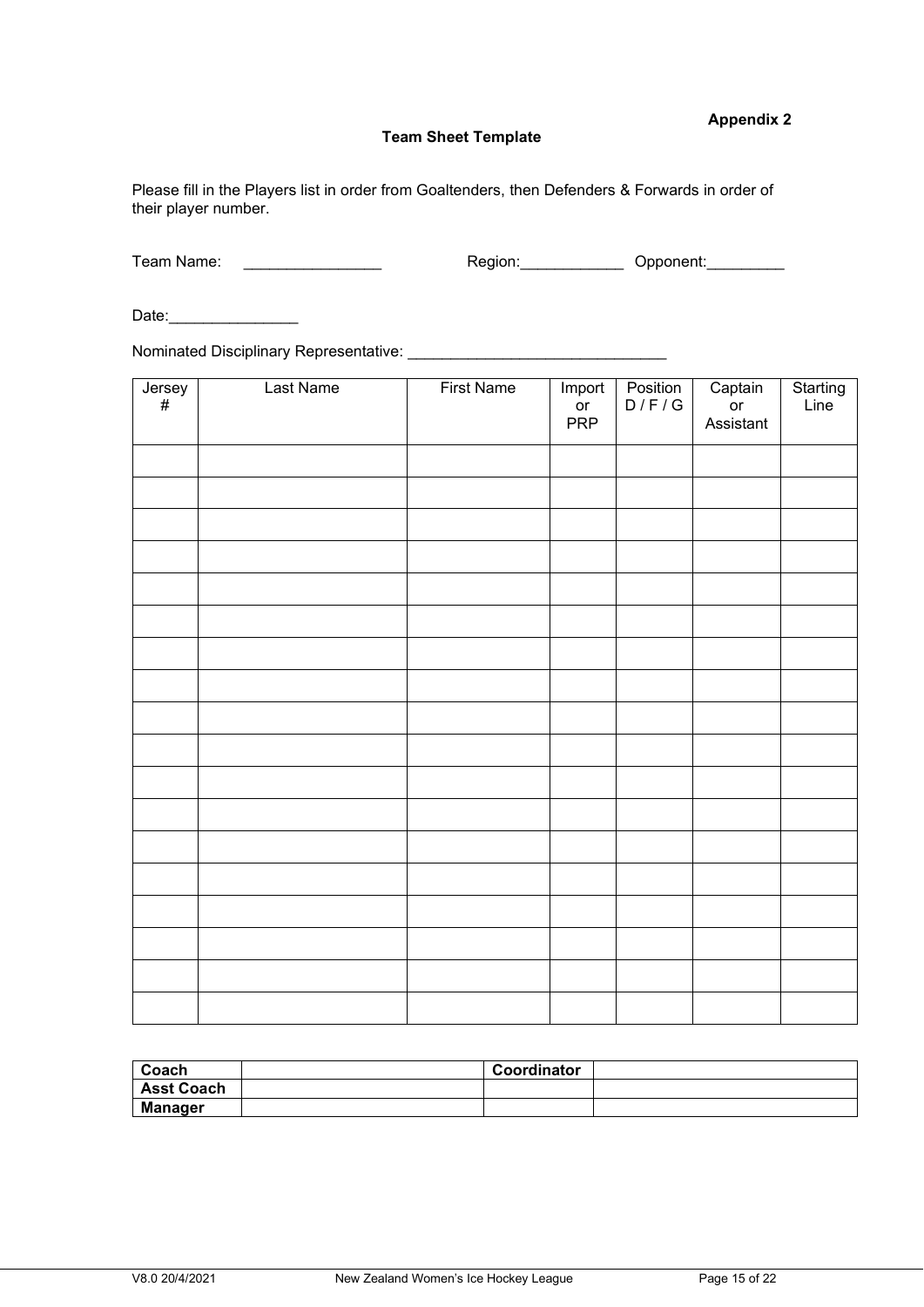**NZIHF HYDRA Squad Sheet**

**Appendix 3**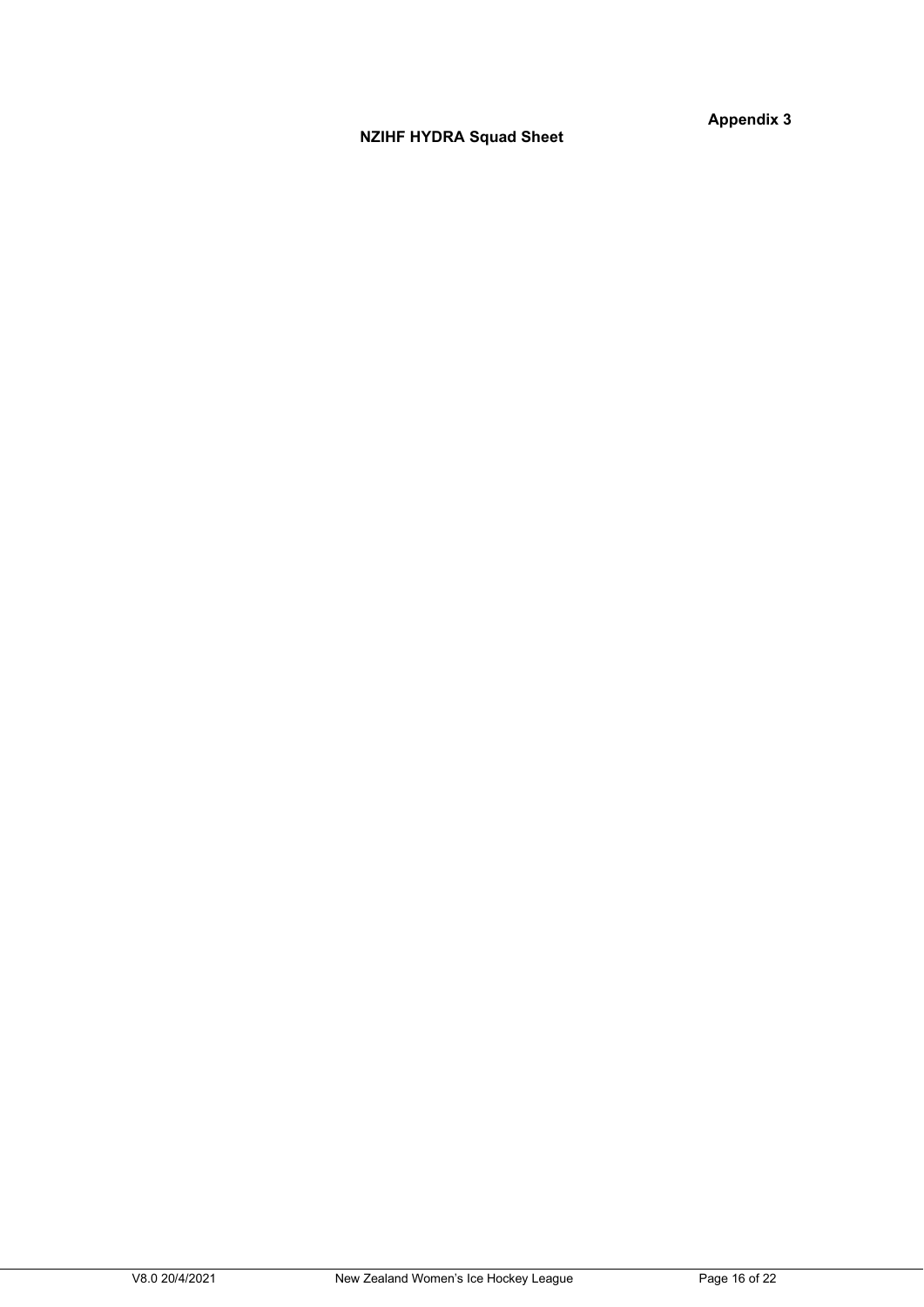### **Appendix 4**

| <b>Version</b> | <b>Date</b> | <b>Changed by</b>         | <b>Description</b>                                                                             |
|----------------|-------------|---------------------------|------------------------------------------------------------------------------------------------|
| 1.0            | 27/12/2013  | <b>Kyle Matthews</b>      | Used NZJEL Events Manual as<br>template for the NZWIHL events<br>manual                        |
| 2.0            | 4/10/15     | Jan Goulding /<br>Regions | In line with the NZIHL Manual plus add<br>in from NZWIHL Meeting after the 2014<br>2015 season |
| 3.0            | 1/10/2016   | <b>Brent Smith</b>        | Reformatted in line with V10.0 NZ<br>Junior Leagues Events Manual                              |
| 4.0            | 7/8/2017    | <b>Brent Smith</b>        | Minor date and rule clarification<br>changes                                                   |
| 5.0            | 26/9/2018   | <b>Brent Smith</b>        | Age clarifications, registration dates                                                         |
| 6.0            | 12/10/2019  | <b>Brent Smith</b>        | New finals format changes                                                                      |
| 7.0            | 13/9/2020   | <b>Brent Smith</b>        | Reformatted                                                                                    |
| 8.0            | 20/4/2021   | <b>Brent Smith</b>        | New finals format changes                                                                      |
|                |             |                           |                                                                                                |
|                |             |                           |                                                                                                |
|                |             |                           |                                                                                                |
|                |             |                           |                                                                                                |
|                |             |                           |                                                                                                |
|                |             |                           |                                                                                                |
|                |             |                           |                                                                                                |
|                |             |                           |                                                                                                |
|                |             |                           |                                                                                                |

### *Document History*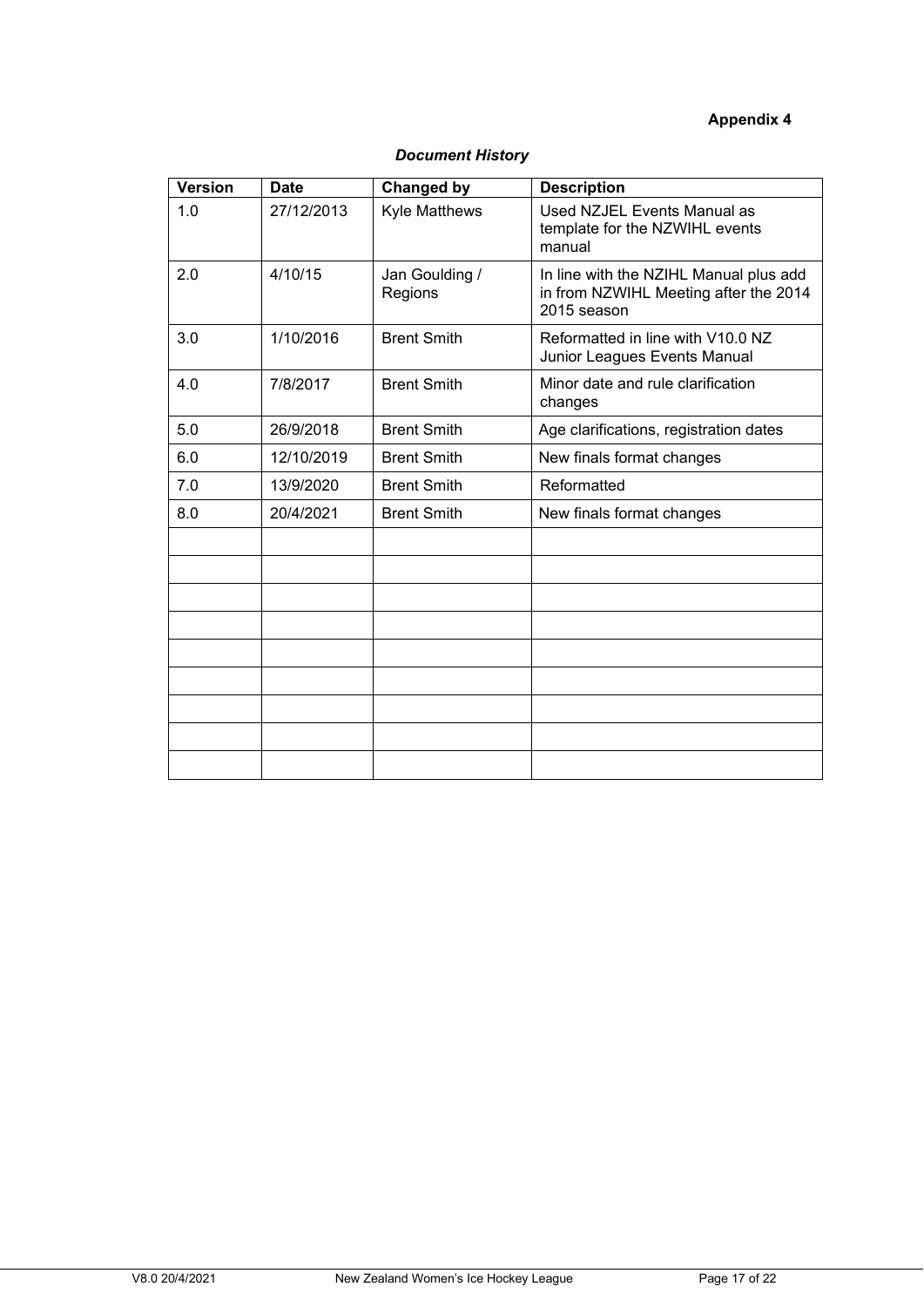#### **Attachment 1**

### *Team Officials and Ice Rink Contact Details Season 2021*

#### **Ice Rink Details Canterbury**

Alpine Ice Centre 495 Brougham Street Opawa **Christchurch** Ph 03 366 9183 Email: *[info@alpineice.co.nz](mailto:info@alpineice.co.nz)*

#### **Ice Rink Details Auckland**

**Paradice Botany** Te Rakau Drive Botany Downs Auckland Ph: 09 273 2999 ext 5 Email: *Danielle@paradice.co.nz*

#### **Paradice Avondale**

Lansford Crescent Avondale Auckland Ph: 09 828 8286 ext 4 Email: *[info@paradice.co.nz](mailto:info@paradice.co.nz)* 

#### **Ice Rink Details Southern**

**Queenstown Ice Arena**  Queenstown Ph: 03 441 8000 Email: *[info@queenstownicearena.co.nz](mailto:info@queenstownicearena.co.nz)*

#### **Dunedin Ice Stadium**

101 Victoria Road St Kilda Dunedin Ph: 03 456 4556 Email: *[dunedinice@xtra.co.nz](mailto:dunedinice@xtra.co.nz)*

#### **Gore Multisport Complex**

20 Wayland Street Gore 9710 Ph: 03 203 9128 Email: *[multisports@goredc.govt.nz](mailto:multisports@goredc.govt.nz)*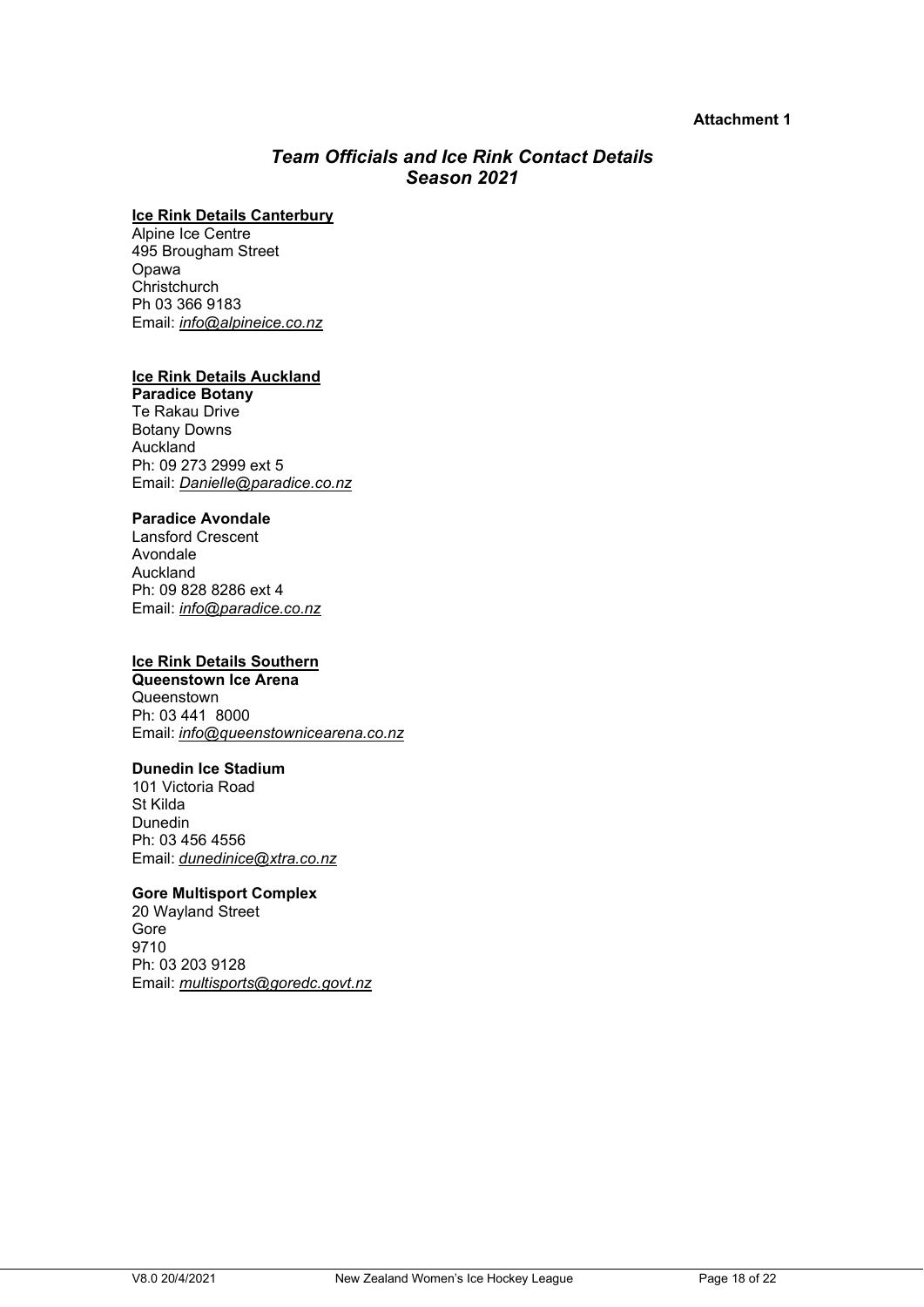### *NZWIHL Contact Details*

#### **NZWIHL General Manager**

| <b>Name</b>    | <b>Brent Smith</b>                     |
|----------------|----------------------------------------|
| <b>Address</b> | 62 Aotea Terrace, Huntsbury, ChCh 8022 |
| <b>Phone</b>   | 0274341345                             |
| Email          | brentrsmith $62$ @gmail.com            |

#### **Dunedin Thunder Coordinator/Manager/Coach**

Email Mobile

**TBA Manager**

**Barret Wilson Head Coach**<br> **Email bazlvcks2rid** Email bazlycks2ride@hotmail.com<br>Mobile 027 819 1374 027 819 1374

| <b>Angelique Mawson</b> | <b>Assistant Coach</b>           |
|-------------------------|----------------------------------|
| Email                   | $an$ qeliquemawson $@$ qmail.com |
| Mobile                  | 021 238 5489                     |

#### **Canterbury Devilettes Coordinator/Manager/Coach**

| <b>Howard Whitman</b> | <b>Manager</b>    |
|-----------------------|-------------------|
| Email                 | mtbmad@xtra.co.nz |
| Mobile                | 027 934 9818      |

**Matt Sandford Head Coach<br>
Email mattsandford** Email mattsandford28@gmail.com<br>Mobile 027 424 7770 Mobile 027 424 7770

| Simon Cruickshank | Assistant Coach             |
|-------------------|-----------------------------|
| Email             | $segsynz(\omega)$ gmail.com |
| Mobile            |                             |

#### **Auckland Steel Coordinator/Manager/Coach**

**Manager**

Email Mobile

**Geoffroy Boehme Head Coach**<br>**Email g boehme@** Mobile 021 803 644

g\_boehme@hotmail.com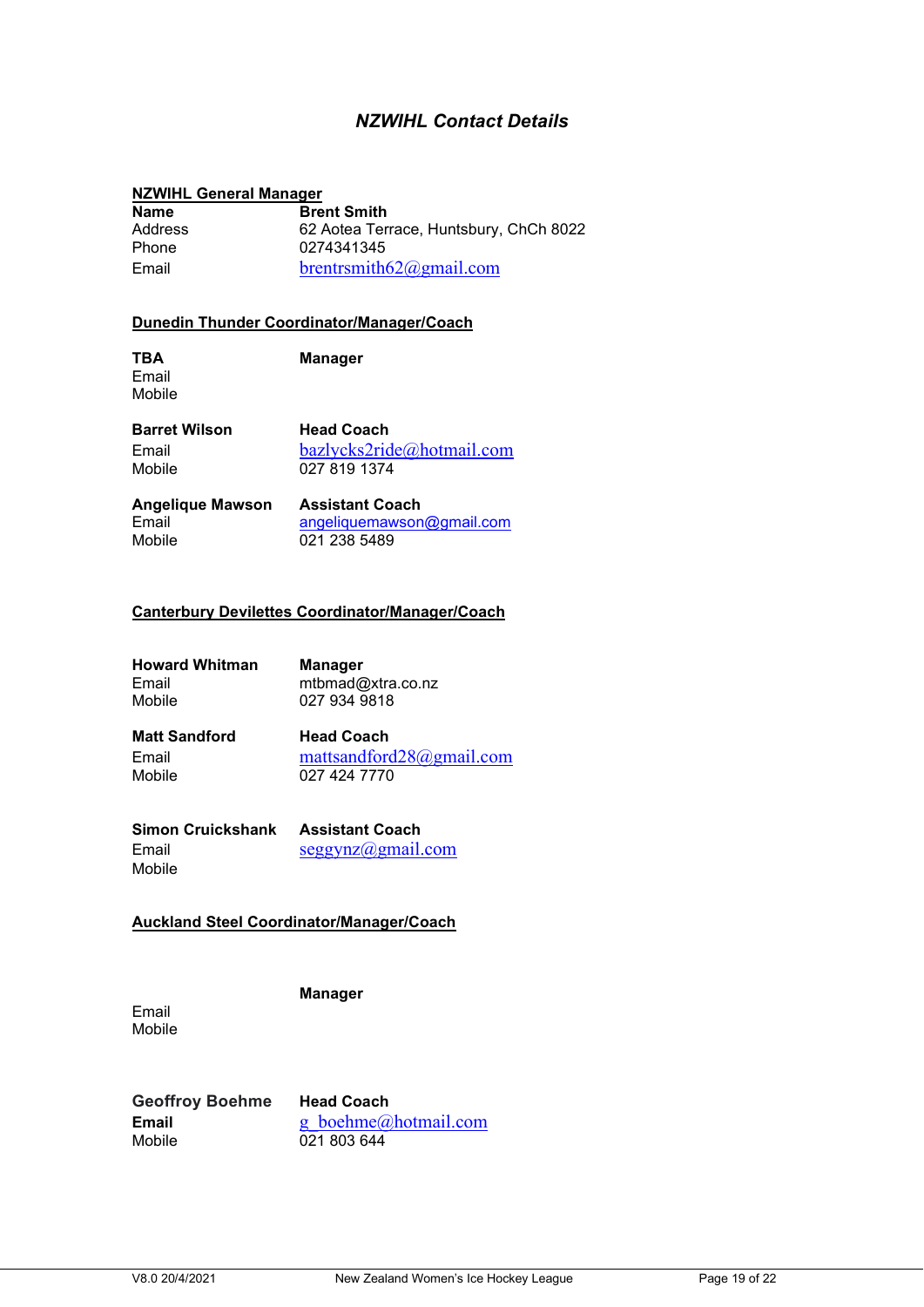**TBA Assistant Coach** Email Mobile

**Wakatipu Wild Coordinator/Manager/Coach**

**Rebeca Dobson Manager<br>
<b>Email Email Email** 

Email enquiries@alpinedistribution.co.nz<br>Mobile 027 522 3259 027 522 3259

**Colin McIntosh Head Coach**<br> **Email Head Coach**<br> **Head Coach**<br> **Head Coach**<br> **Head Coach**<br> **Head Coach** Mobile

**Email** mcintosh\_82@hotmail.com

Email Mobile

**TBA Assistant Coach**

#### **NZWIHL Treasurer/Secretary**

**Paul de Vere Email: [PauldeVere@xtra.co.nz](mailto:PauldeVere@xtra.co.nz)**

**NZWIHL Statistician**

**Hydra System <http://stats.iihf.com/NZIHF/7/index.html>**

**NZWIHL Web Master**

**Hydra System <http://stats.iihf.com/NZIHF/7/index.html>**

**NZIHF President**

**Andy Mills**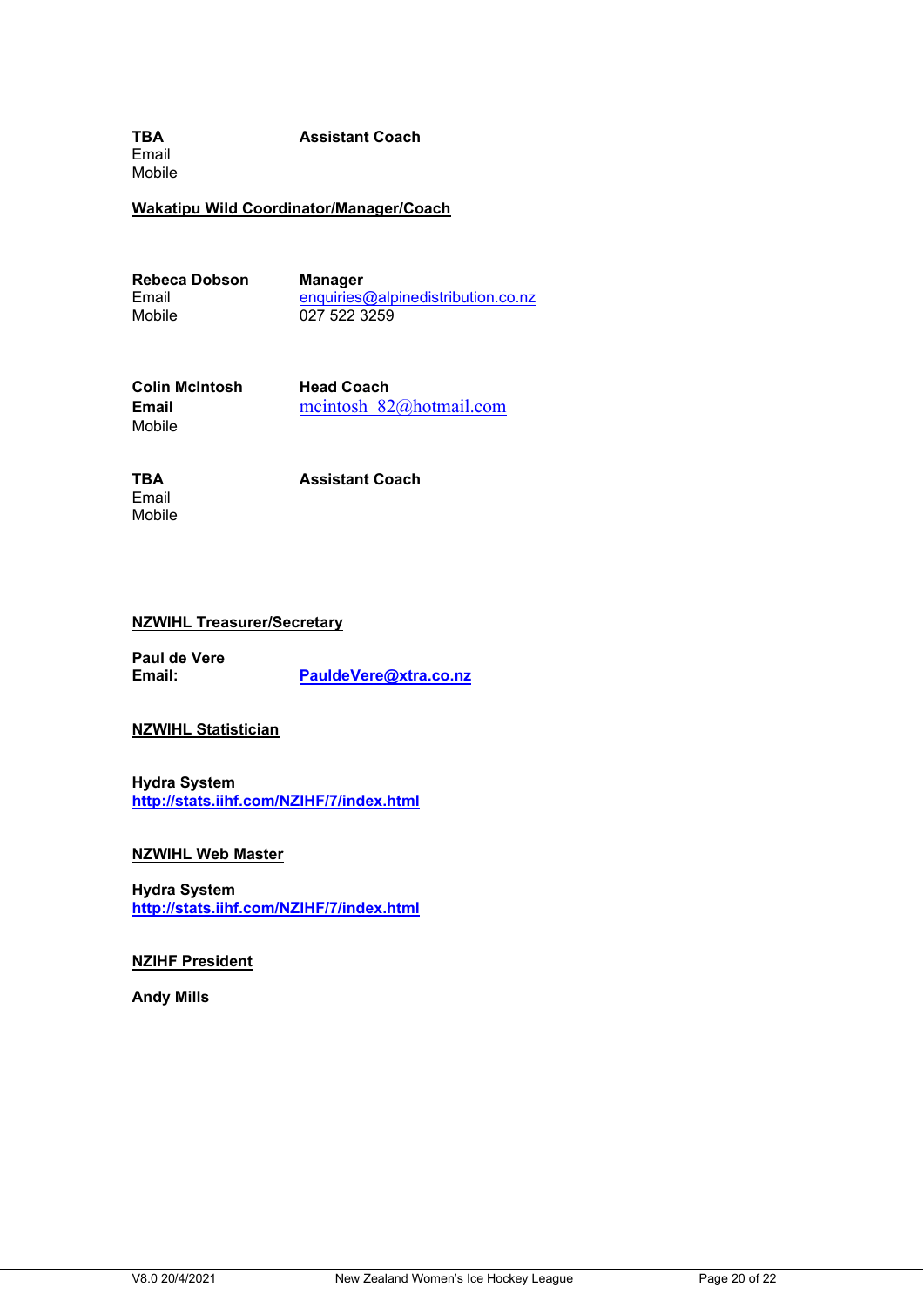#### At**tachment 2**

|                 | NZWIHL 2020 - SCHEDULE<br>Final |                    |                                         |  |             |                        |            |                                   |                               |
|-----------------|---------------------------------|--------------------|-----------------------------------------|--|-------------|------------------------|------------|-----------------------------------|-------------------------------|
| Reseal<br>Cader | $G = 4$                         | <b>Game Dates</b>  | <b>Home Team</b>                        |  | Scare Scare | <b>Away Team</b>       | Location   | Warm<br><b>Up</b><br><b>Start</b> | Game<br><b>Finish</b><br>time |
|                 |                                 | <b>ROUND ROBIN</b> |                                         |  |             |                        |            |                                   |                               |
| ٨               | 1                               | 7/08/2021          | <b>DND</b>                              |  |             | <b>QTN</b>             | <b>DND</b> | 8.00                              | 10.30                         |
| ٨               | $\overline{2}$                  | 7/08/2021          | <b>CBY</b>                              |  |             | <b>AKLD</b>            | <b>DND</b> | 10.45                             | 13.15                         |
| ٨               | 3                               | 7/08/2021          | <b>OTN</b>                              |  |             | <b>CBY</b>             | <b>DND</b> | 16.30                             | 19.00                         |
| ٨               | 4                               | 7/08/2021          | <b>AKLD</b>                             |  |             | <b>DND</b>             | <b>DND</b> | 19.15                             | 21.45                         |
| A               | 5                               | 8/08/2021          | <b>AKLD</b>                             |  |             | <b>QTN</b>             | <b>DND</b> | 8.00                              | 10.30 <sub>1</sub>            |
| A               | 6                               | 8/08/2021          | <b>DND</b>                              |  |             | <b>CBY</b>             | <b>DND</b> | 10.45                             | 13.15                         |
|                 |                                 |                    |                                         |  |             |                        |            |                                   |                               |
| в               | 7                               | 4/03/2021          | <b>CBY</b>                              |  |             | <b>DND</b>             | <b>DND</b> | 8.00                              | 10.30                         |
| в               | 8                               | 4/03/2021          | <b>OTN</b>                              |  |             | <b>AKLD</b>            | <b>DND</b> | 10.45                             | 13.15                         |
| в               | э                               | 4/03/2021          | <b>DND</b>                              |  |             | <b>AKLD</b>            | <b>DND</b> | 16.30                             | 19.00                         |
| в               | 10 <sub>10</sub>                | 4/03/2021          | <b>CBY</b>                              |  |             | <b>QTN</b>             | <b>DND</b> | 19.15                             | 21.45                         |
| в               | 11                              | 5/09/2021          | <b>AKLD</b>                             |  |             | <b>CBY</b>             | <b>DND</b> | 8.00                              | 10.30                         |
| в               | 12                              | 5/09/2021          | <b>QTN</b>                              |  |             | <b>DND</b>             | <b>DND</b> | 10.45                             | 13.15                         |
|                 |                                 | <b>SEMI FINALS</b> | <b>Determined by round robin points</b> |  |             |                        |            |                                   |                               |
| c               | 13                              | 25/09/2021         | 2                                       |  |             | 3                      | QTN        | 15.30                             | 18.00                         |
| c               | 14                              | 25/09/2021         | 1                                       |  |             | 4                      | <b>QTN</b> | 18.15                             | 20.45                         |
|                 |                                 | <b>FINALS</b>      |                                         |  |             |                        |            |                                   |                               |
| с               | 15                              | 26/03/2021         | Loser Ist semi                          |  |             | Loser 2nd semi         | QTN        | 9.00                              | 11.30                         |
| c               | 16                              | 26/03/2021         | Winner Ist semi                         |  |             | <b>Winner 2nd semi</b> | <b>QTN</b> | 11.45                             | 14.15                         |
|                 |                                 | 26/09/2021         | <b>Presentations</b>                    |  |             |                        | <b>OTN</b> | 14.15                             | 14.45                         |

#### **NZWIHL Schedule 2021**